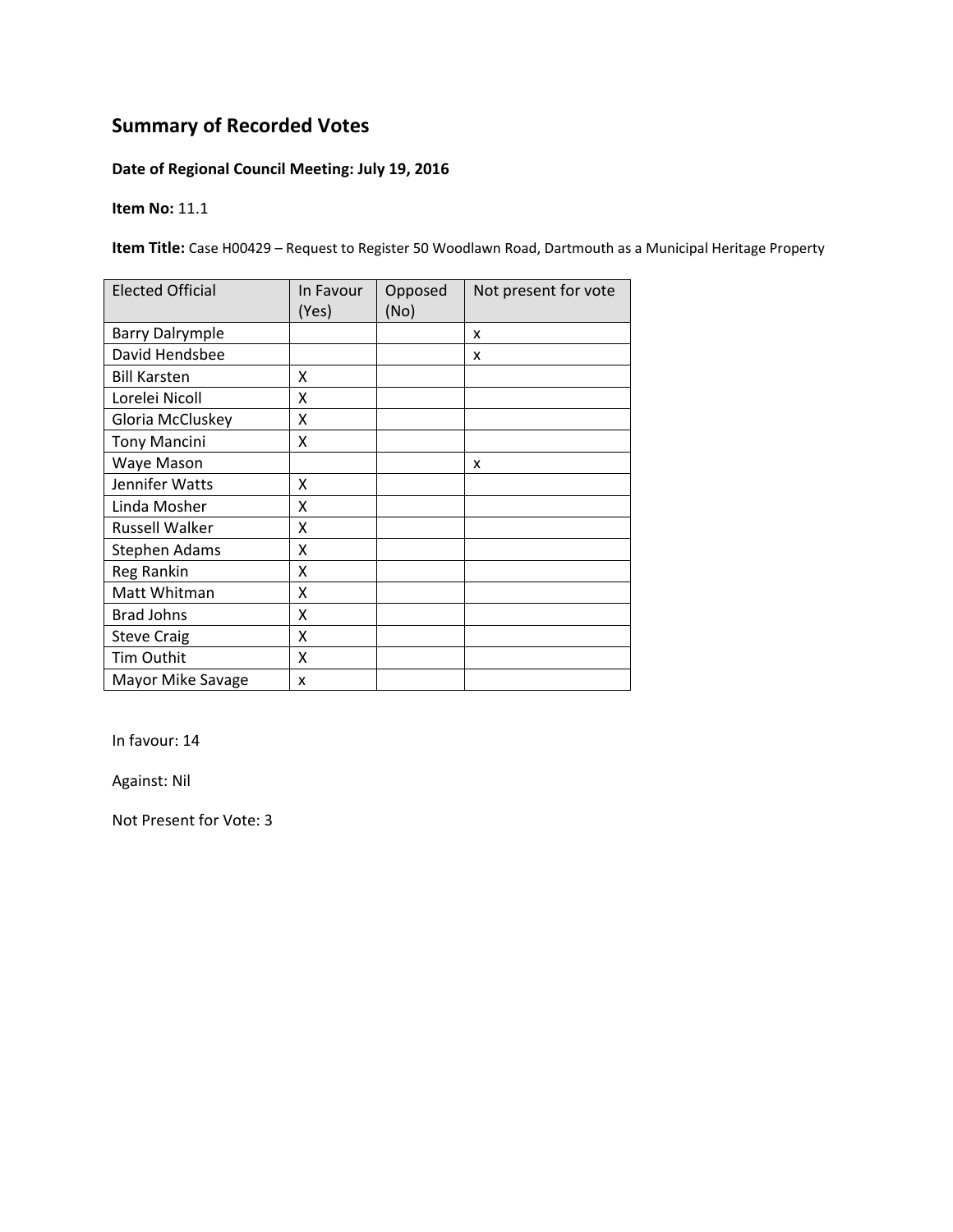### **Date of Regional Council Meeting: July 19, 2016**

**Item No:** 14.1.1

**Item Title:** Award – Request for Proposal P15‐372 Hosted Contact Management Solution Citizen Contact Centre

| <b>Elected Official</b> | In Favour<br>(Yes) | Opposed<br>(No) | Not present for vote |
|-------------------------|--------------------|-----------------|----------------------|
| <b>Barry Dalrymple</b>  |                    |                 | x                    |
| David Hendsbee          | x                  |                 |                      |
| <b>Bill Karsten</b>     | x                  |                 |                      |
| Lorelei Nicoll          | x                  |                 |                      |
| Gloria McCluskey        | Χ                  |                 |                      |
| <b>Tony Mancini</b>     | Χ                  |                 |                      |
| Waye Mason              |                    |                 | x                    |
| Jennifer Watts          | X                  |                 |                      |
| Linda Mosher            |                    |                 | x                    |
| <b>Russell Walker</b>   | Χ                  |                 |                      |
| <b>Stephen Adams</b>    | X                  |                 |                      |
| Reg Rankin              | Χ                  |                 |                      |
| Matt Whitman            | Χ                  |                 |                      |
| <b>Brad Johns</b>       | X                  |                 |                      |
| <b>Steve Craig</b>      | Χ                  |                 |                      |
| <b>Tim Outhit</b>       | X                  |                 |                      |
| Mayor Mike Savage       | X                  |                 |                      |

In favour: 14

Against: Nil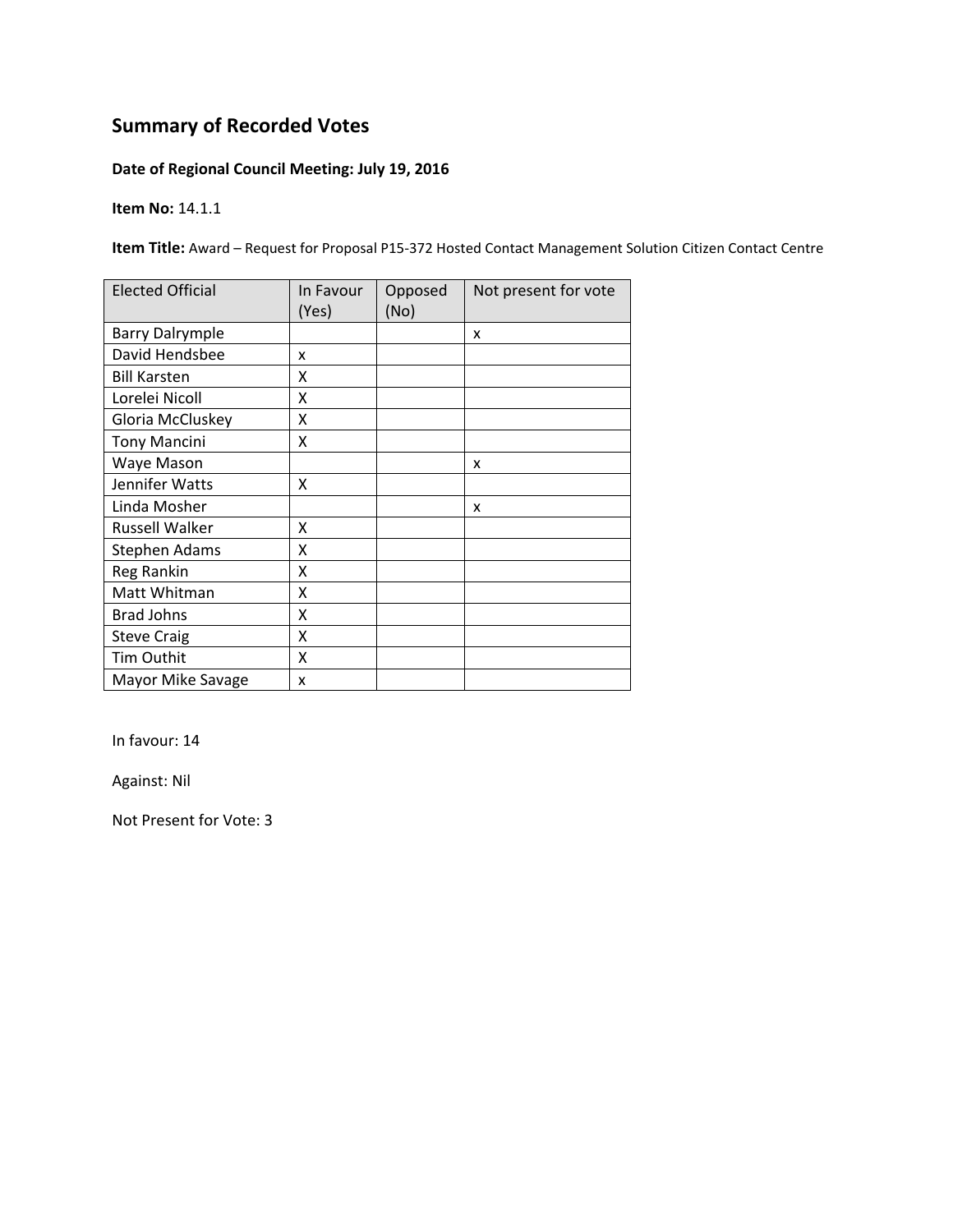### **Date of Regional Council Meeting: July 19, 2016**

**Item No:** 14.1.2

**Item Title:** Award – Request for Proposal P16‐034, Parking Enforcement

*Motion to defer*

| <b>Elected Official</b> | In Favour<br>(Yes) | Opposed<br>(No) | Not present for vote |
|-------------------------|--------------------|-----------------|----------------------|
| <b>Barry Dalrymple</b>  |                    |                 | X                    |
| David Hendsbee          | x                  |                 |                      |
| <b>Bill Karsten</b>     | x                  |                 |                      |
| Lorelei Nicoll          | X                  |                 |                      |
| Gloria McCluskey        | X                  |                 |                      |
| <b>Tony Mancini</b>     | Χ                  |                 |                      |
| Waye Mason              |                    |                 | x                    |
| Jennifer Watts          | x                  |                 |                      |
| Linda Mosher            | x                  |                 |                      |
| <b>Russell Walker</b>   | x                  |                 |                      |
| <b>Stephen Adams</b>    | x                  |                 |                      |
| <b>Reg Rankin</b>       | X                  |                 |                      |
| Matt Whitman            | X                  |                 |                      |
| <b>Brad Johns</b>       | Χ                  |                 |                      |
| <b>Steve Craig</b>      | X                  |                 |                      |
| Tim Outhit              | X                  |                 |                      |
| Mayor Mike Savage       | x                  |                 |                      |

In favour: 15

Against: Nil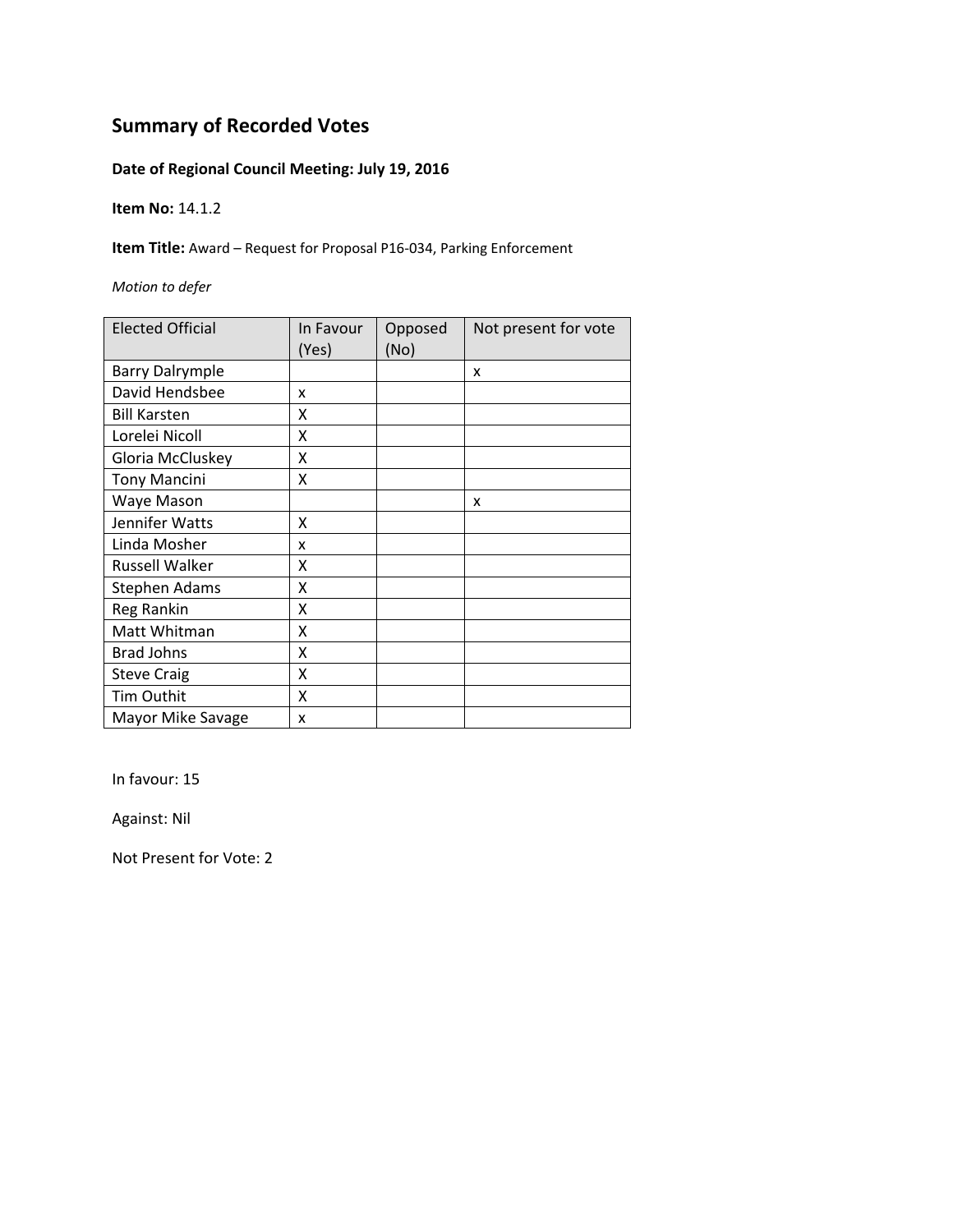### **Date of Regional Council Meeting: July 19, 2016**

**Item No:** 14.1.3

**Item Title:** Award – Tender No. 16‐183 Facility Asphalt Recapitalization

| <b>Elected Official</b> | In Favour<br>(Yes) | Opposed<br>(No) | Not present for vote |
|-------------------------|--------------------|-----------------|----------------------|
| <b>Barry Dalrymple</b>  |                    |                 | X                    |
| David Hendsbee          | x                  |                 |                      |
| <b>Bill Karsten</b>     | X                  |                 |                      |
| Lorelei Nicoll          | X                  |                 |                      |
| Gloria McCluskey        | Χ                  |                 |                      |
| <b>Tony Mancini</b>     | Χ                  |                 |                      |
| Waye Mason              |                    |                 | x                    |
| Jennifer Watts          | X                  |                 |                      |
| Linda Mosher            | x                  |                 |                      |
| Russell Walker          | x                  |                 |                      |
| Stephen Adams           | Χ                  |                 |                      |
| Reg Rankin              | X                  |                 |                      |
| Matt Whitman            | Χ                  |                 |                      |
| <b>Brad Johns</b>       |                    |                 | x                    |
| <b>Steve Craig</b>      | X                  |                 |                      |
| Tim Outhit              | Χ                  |                 |                      |
| Mayor Mike Savage       | x                  |                 |                      |

In favour: 14

Against: Nil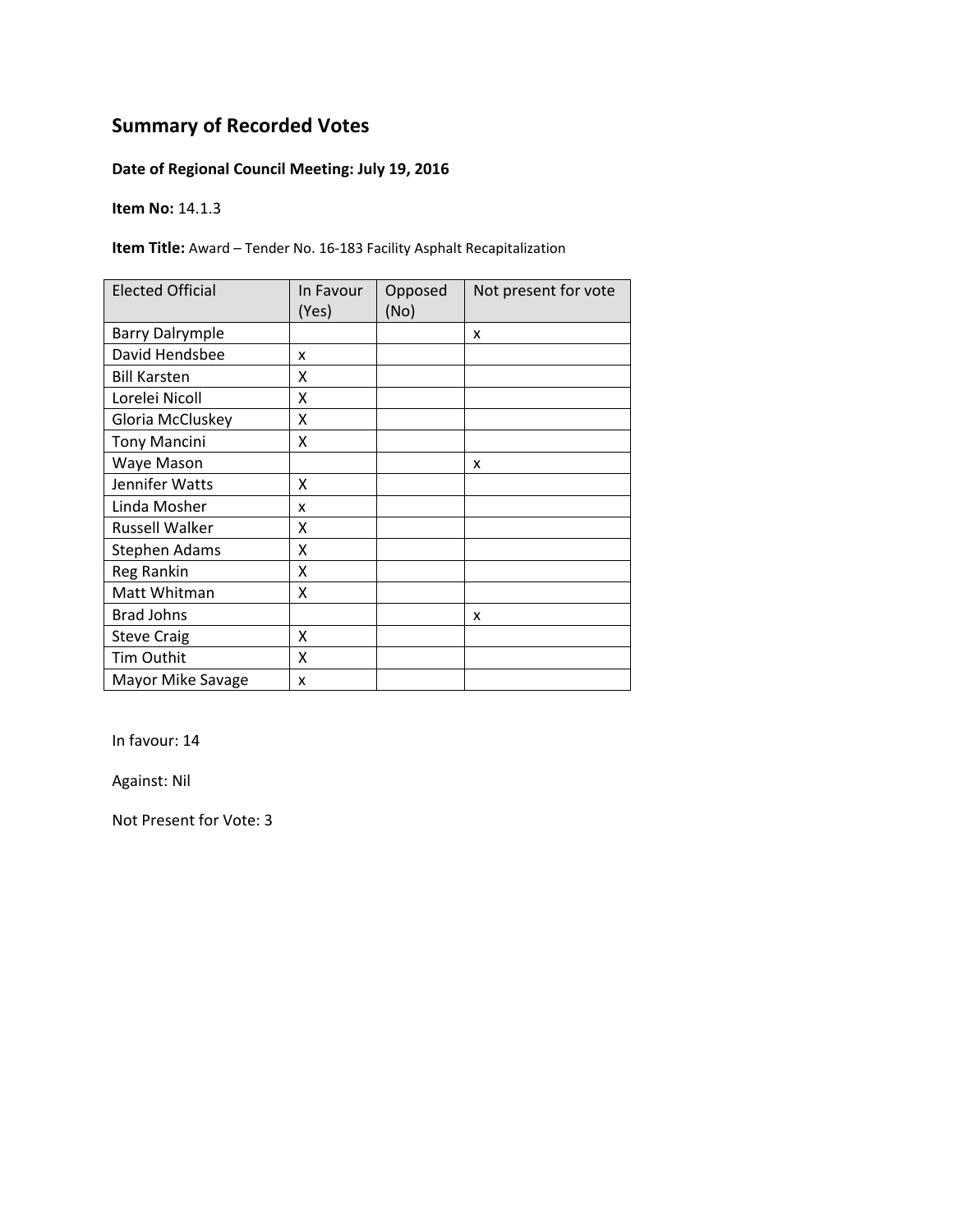### **Date of Regional Council Meeting: July 19, 2016**

**Item No:** 14.1.4

**Item Title:** Sole Source Award – Regional Household Travel Survey

| <b>Elected Official</b> | In Favour<br>(Yes) | Opposed<br>(No) | Not present for vote |
|-------------------------|--------------------|-----------------|----------------------|
| <b>Barry Dalrymple</b>  |                    |                 | x                    |
| David Hendsbee          | x                  |                 |                      |
| <b>Bill Karsten</b>     | χ                  |                 |                      |
| Lorelei Nicoll          | Χ                  |                 |                      |
| Gloria McCluskey        | Χ                  |                 |                      |
| <b>Tony Mancini</b>     | Χ                  |                 |                      |
| Waye Mason              |                    |                 | x                    |
| Jennifer Watts          | x                  |                 |                      |
| Linda Mosher            | x                  |                 |                      |
| <b>Russell Walker</b>   | χ                  |                 |                      |
| Stephen Adams           | χ                  |                 |                      |
| Reg Rankin              | X                  |                 |                      |
| Matt Whitman            | Χ                  |                 |                      |
| <b>Brad Johns</b>       |                    |                 | X                    |
| <b>Steve Craig</b>      | Χ                  |                 |                      |
| Tim Outhit              | X                  |                 |                      |
| Mayor Mike Savage       | X                  |                 |                      |

In favour: 14

Against: Nil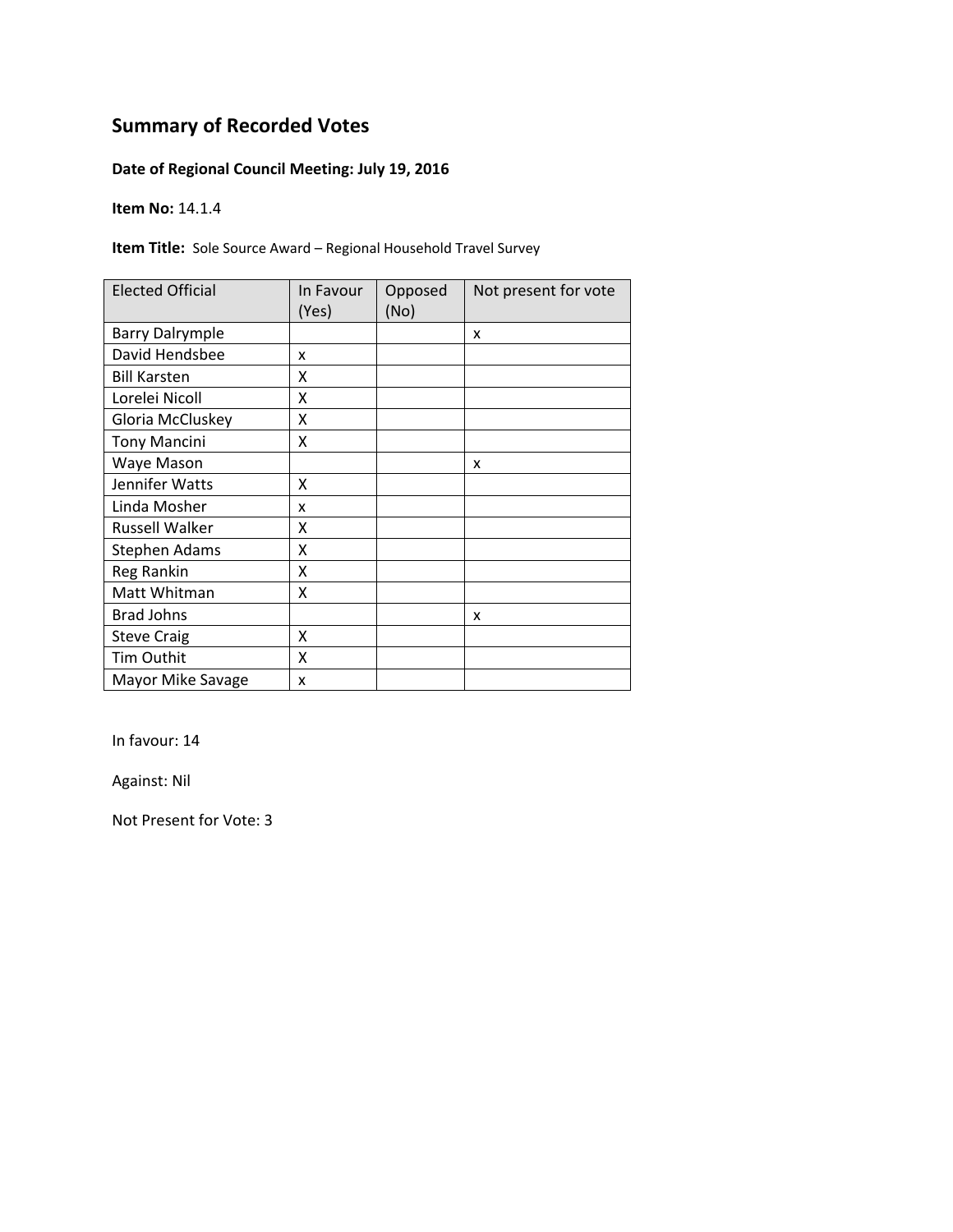### **Date of Regional Council Meeting: July 19, 2016**

**Item No:** 14.1.5

**Item Title:** Reinstatement of Contract, Oracle Database

| <b>Elected Official</b> | In Favour<br>(Yes) | Opposed<br>(No) | Not present for vote |
|-------------------------|--------------------|-----------------|----------------------|
| <b>Barry Dalrymple</b>  |                    |                 | x                    |
| David Hendsbee          | x                  |                 |                      |
| <b>Bill Karsten</b>     | χ                  |                 |                      |
| Lorelei Nicoll          | Χ                  |                 |                      |
| Gloria McCluskey        | Χ                  |                 |                      |
| <b>Tony Mancini</b>     | Χ                  |                 |                      |
| Waye Mason              |                    |                 | x                    |
| Jennifer Watts          | χ                  |                 |                      |
| Linda Mosher            | x                  |                 |                      |
| <b>Russell Walker</b>   | χ                  |                 |                      |
| Stephen Adams           | χ                  |                 |                      |
| Reg Rankin              | Χ                  |                 |                      |
| Matt Whitman            | Χ                  |                 |                      |
| <b>Brad Johns</b>       |                    |                 | x                    |
| <b>Steve Craig</b>      | Χ                  |                 |                      |
| <b>Tim Outhit</b>       | X                  |                 |                      |
| Mayor Mike Savage       | X                  |                 |                      |

In favour: 14

Against: Nil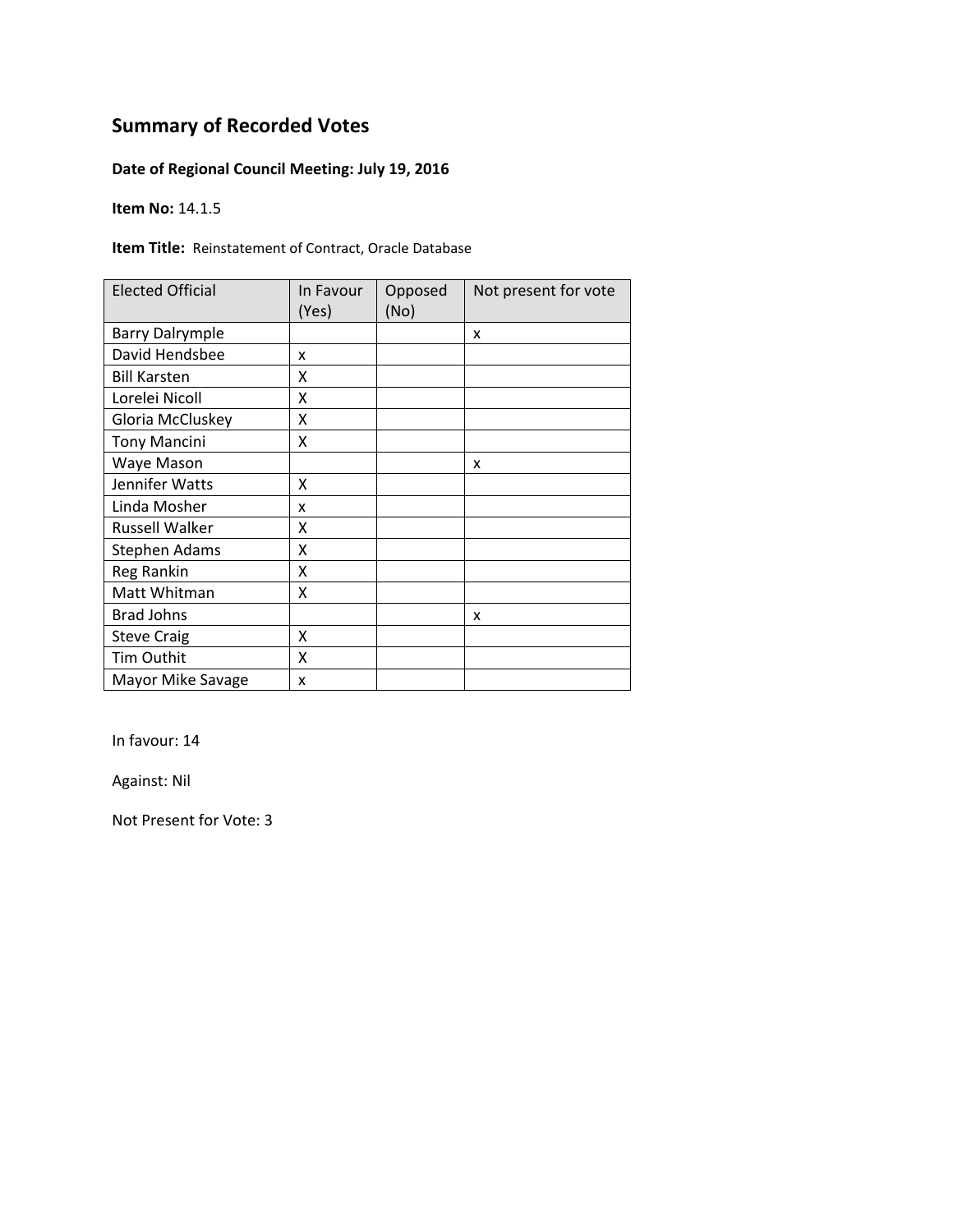### **Date of Regional Council Meeting: July 19, 2016**

**Item No:** 14.1.6

**Item Title:** Bus Replacement Project Contribution Agreement – Building Canada Fund

| <b>Elected Official</b> | In Favour<br>(Yes) | Opposed<br>(No) | Not present for vote |
|-------------------------|--------------------|-----------------|----------------------|
| <b>Barry Dalrymple</b>  |                    |                 | X                    |
| David Hendsbee          | x                  |                 |                      |
| <b>Bill Karsten</b>     | x                  |                 |                      |
| Lorelei Nicoll          | x                  |                 |                      |
| Gloria McCluskey        | Χ                  |                 |                      |
| <b>Tony Mancini</b>     | X                  |                 |                      |
| Waye Mason              |                    |                 | x                    |
| Jennifer Watts          | x                  |                 |                      |
| Linda Mosher            | x                  |                 |                      |
| Russell Walker          | X                  |                 |                      |
| <b>Stephen Adams</b>    | X                  |                 |                      |
| Reg Rankin              | X                  |                 |                      |
| Matt Whitman            | X                  |                 |                      |
| <b>Brad Johns</b>       |                    |                 | x                    |
| <b>Steve Craig</b>      | X                  |                 |                      |
| <b>Tim Outhit</b>       | X                  |                 |                      |
| Mayor Mike Savage       | X                  |                 |                      |

In favour: 14

Against: Nil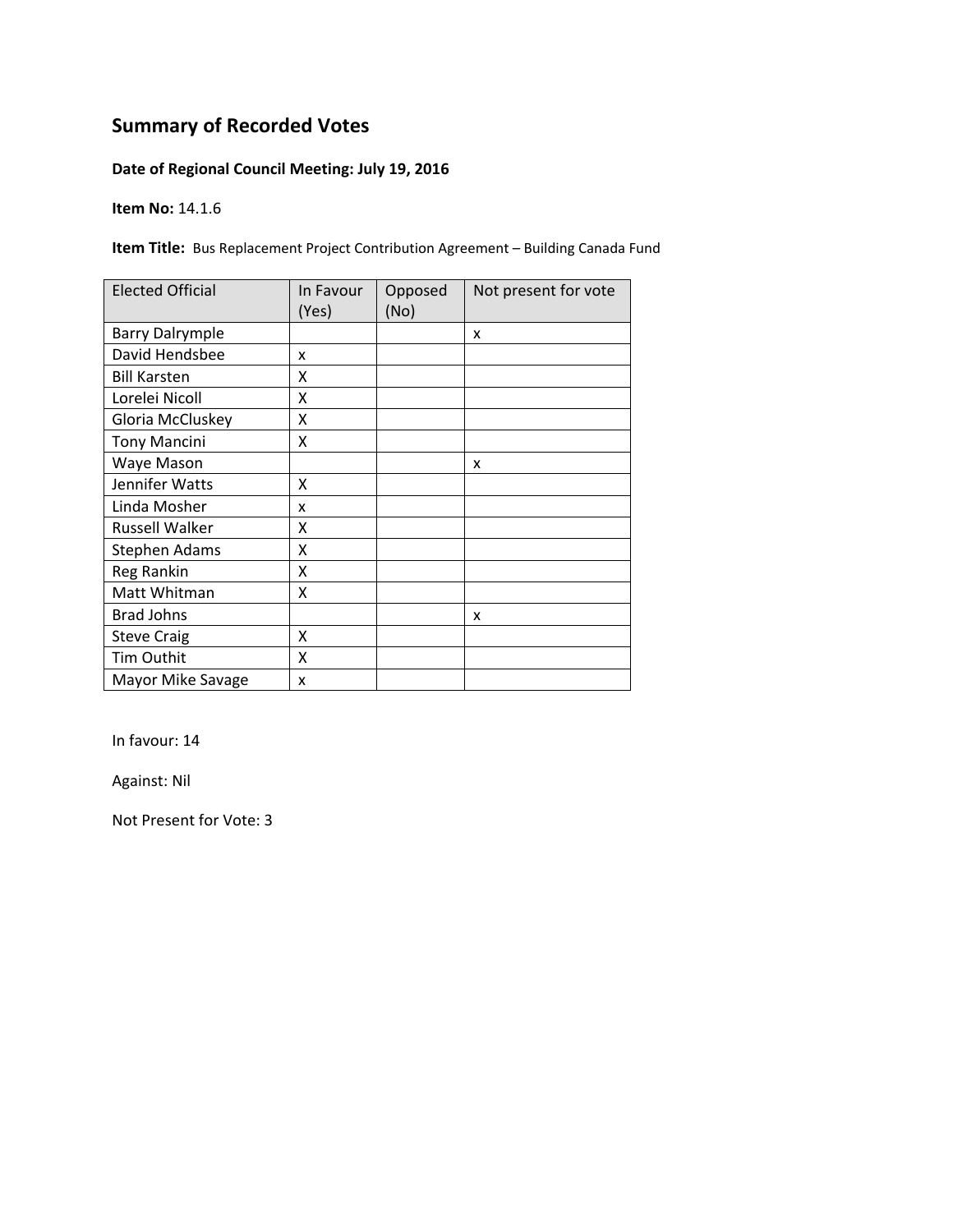### **Date of Regional Council Meeting: July 19, 2016**

**Item No:** 14.1.7

**Item Title:** Second Reading Proposed By-Law A-404 – Amendments to By-Law A-400, Respecting Alternative Voting – Elections By‐Law

| <b>Elected Official</b> | In Favour<br>(Yes) | Opposed<br>(No) | Not present for vote |
|-------------------------|--------------------|-----------------|----------------------|
| <b>Barry Dalrymple</b>  |                    |                 | X                    |
| David Hendsbee          |                    |                 | X                    |
| <b>Bill Karsten</b>     | X                  |                 |                      |
| Lorelei Nicoll          | X                  |                 |                      |
| Gloria McCluskey        | X                  |                 |                      |
| <b>Tony Mancini</b>     | X                  |                 |                      |
| Waye Mason              |                    |                 | X                    |
| Jennifer Watts          | Χ                  |                 |                      |
| Linda Mosher            | x                  |                 |                      |
| <b>Russell Walker</b>   | Χ                  |                 |                      |
| <b>Stephen Adams</b>    | Χ                  |                 |                      |
| Reg Rankin              | Χ                  |                 |                      |
| Matt Whitman            | Χ                  |                 |                      |
| <b>Brad Johns</b>       | x                  |                 |                      |
| <b>Steve Craig</b>      | Χ                  |                 |                      |
| Tim Outhit              | X                  |                 |                      |
| Mayor Mike Savage       | x                  |                 |                      |

In favour: 14

Against: Nil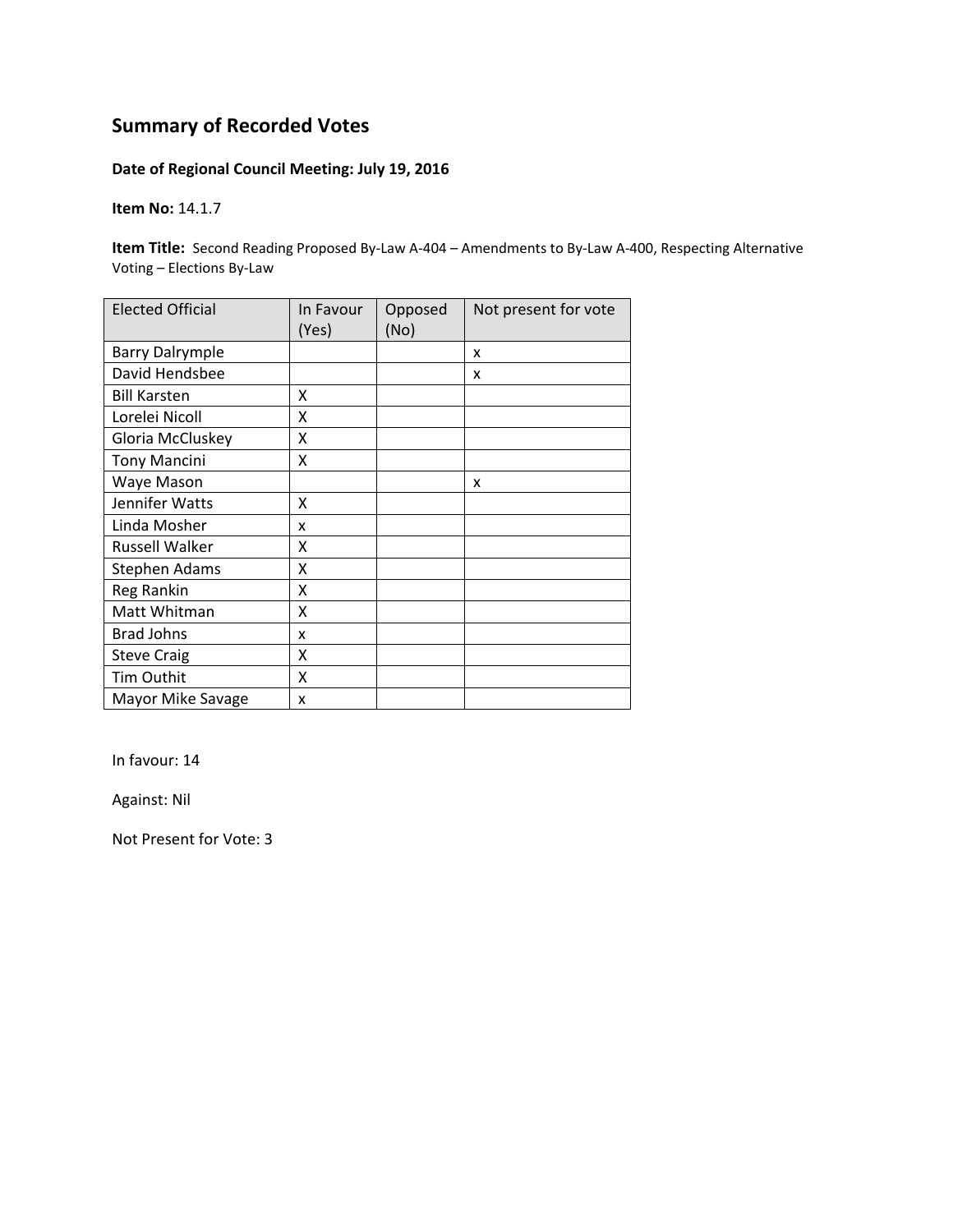#### **Date of Regional Council Meeting: July 19, 2016**

#### **Item No:** 14.1.8

Item Title: Second Reading Proposed By-law M-200, Respecting Minimum Standards for Residential Occupancies and Administrative Order 15, Respecting License, Permit and Processing Fees

| <b>Elected Official</b> | In Favour<br>(Yes) | Opposed<br>(No) | Not present for vote |
|-------------------------|--------------------|-----------------|----------------------|
| <b>Barry Dalrymple</b>  |                    |                 | x                    |
| David Hendsbee          |                    |                 | x                    |
| <b>Bill Karsten</b>     | Χ                  |                 |                      |
| Lorelei Nicoll          | Χ                  |                 |                      |
| Gloria McCluskey        | Χ                  |                 |                      |
| <b>Tony Mancini</b>     | Χ                  |                 |                      |
| Waye Mason              |                    |                 | X                    |
| Jennifer Watts          | Χ                  |                 |                      |
| Linda Mosher            | x                  |                 |                      |
| Russell Walker          | x                  |                 |                      |
| <b>Stephen Adams</b>    | Χ                  |                 |                      |
| Reg Rankin              | Χ                  |                 |                      |
| Matt Whitman            | Χ                  |                 |                      |
| <b>Brad Johns</b>       | x                  |                 |                      |
| <b>Steve Craig</b>      | Χ                  |                 |                      |
| Tim Outhit              | X                  |                 |                      |
| Mayor Mike Savage       | x                  |                 |                      |

In favour: 14

Against: Nil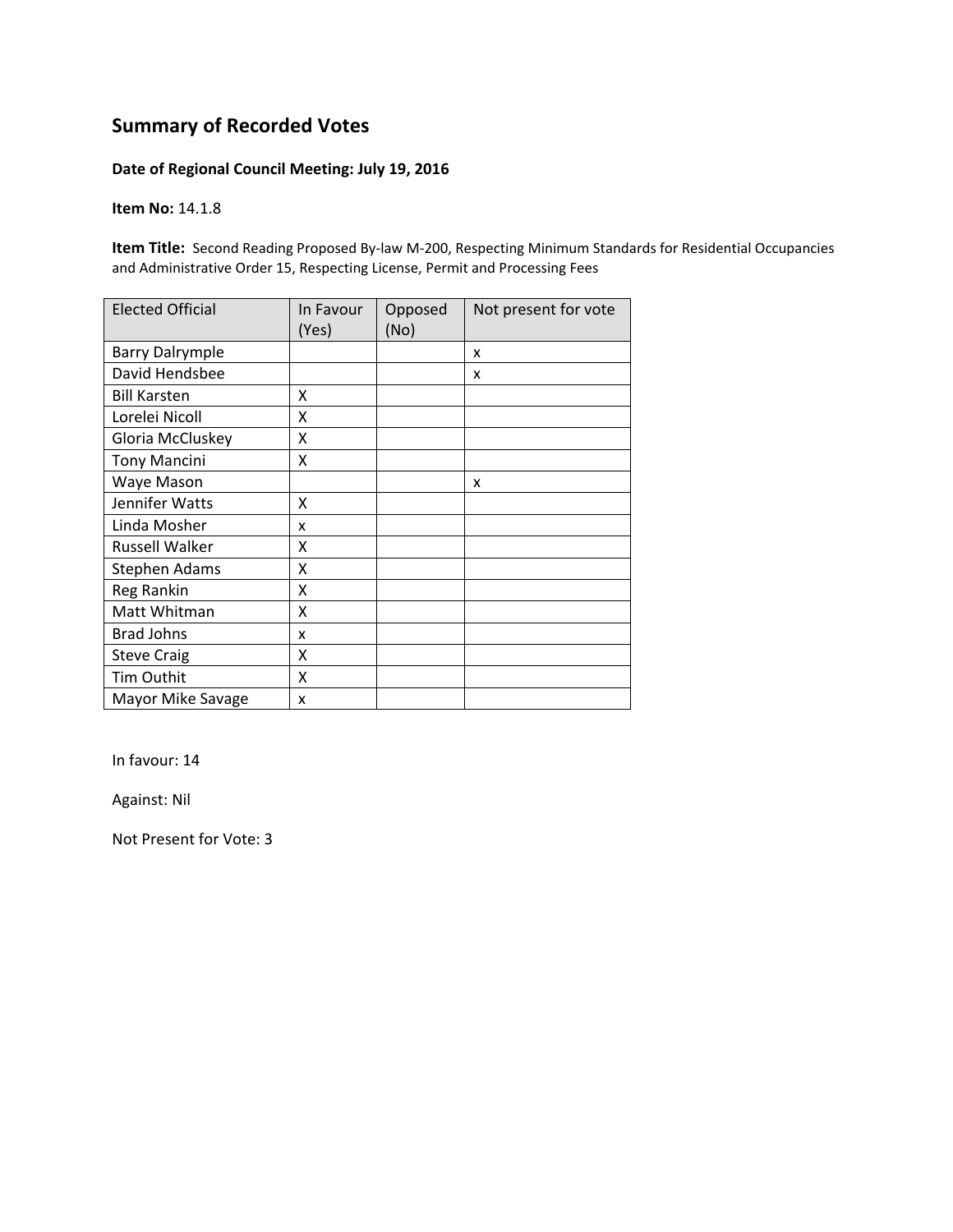#### **Date of Regional Council Meeting: July 19, 2016**

**Item No:** 14.1.9

**Item Title:** Second Reading Proposed By-Law A-701, Amendment to By-law A-700, Respecting Animals and Responsible Pet Ownership – Amend By‐law A‐700 to Exempt Bees

| <b>Elected Official</b> | In Favour<br>(Yes) | Opposed<br>(No) | Not present for vote |
|-------------------------|--------------------|-----------------|----------------------|
| <b>Barry Dalrymple</b>  |                    |                 | x                    |
| David Hendsbee          |                    |                 | x                    |
| <b>Bill Karsten</b>     | x                  |                 |                      |
| Lorelei Nicoll          | X                  |                 |                      |
| Gloria McCluskey        | X                  |                 |                      |
| <b>Tony Mancini</b>     | X                  |                 |                      |
| Waye Mason              |                    |                 | x                    |
| Jennifer Watts          | x                  |                 |                      |
| Linda Mosher            | x                  |                 |                      |
| <b>Russell Walker</b>   | x                  |                 |                      |
| Stephen Adams           | x                  |                 |                      |
| Reg Rankin              | X                  |                 |                      |
| Matt Whitman            | Χ                  |                 |                      |
| <b>Brad Johns</b>       | x                  |                 |                      |
| <b>Steve Craig</b>      | Χ                  |                 |                      |
| Tim Outhit              |                    |                 | x                    |
| Mayor Mike Savage       | x                  |                 |                      |

In favour: 13

Against: Nil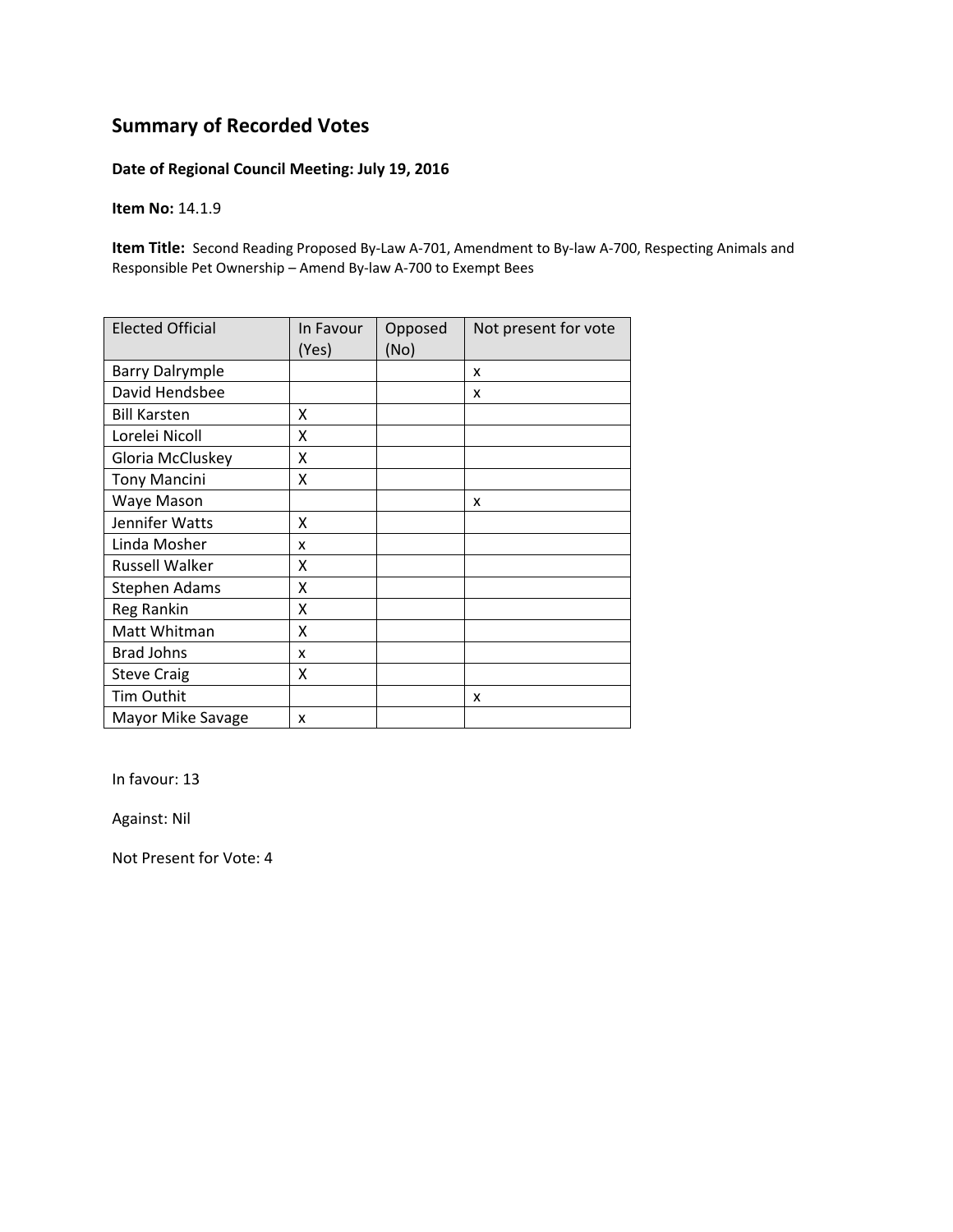### **Date of Regional Council Meeting: July 19, 2016**

**Item No:** 14.2.1

**Item Title:** Annual Report for the Period Ending – March 31, 2016 (Presentation)

| <b>Elected Official</b> | In Favour<br>(Yes) | Opposed<br>(No) | Not present for vote |
|-------------------------|--------------------|-----------------|----------------------|
| <b>Barry Dalrymple</b>  |                    |                 | X                    |
| David Hendsbee          |                    |                 | X                    |
| <b>Bill Karsten</b>     | x                  |                 |                      |
| Lorelei Nicoll          | X                  |                 |                      |
| Gloria McCluskey        | Χ                  |                 |                      |
| <b>Tony Mancini</b>     | Χ                  |                 |                      |
| Waye Mason              |                    |                 | x                    |
| Jennifer Watts          | X                  |                 |                      |
| Linda Mosher            | x                  |                 |                      |
| Russell Walker          | x                  |                 |                      |
| Stephen Adams           | Χ                  |                 |                      |
| Reg Rankin              | X                  |                 |                      |
| Matt Whitman            | X                  |                 |                      |
| <b>Brad Johns</b>       | x                  |                 |                      |
| <b>Steve Craig</b>      | Χ                  |                 |                      |
| Tim Outhit              | x                  |                 |                      |
| Mayor Mike Savage       | x                  |                 |                      |

In favour: 14

Against: Nil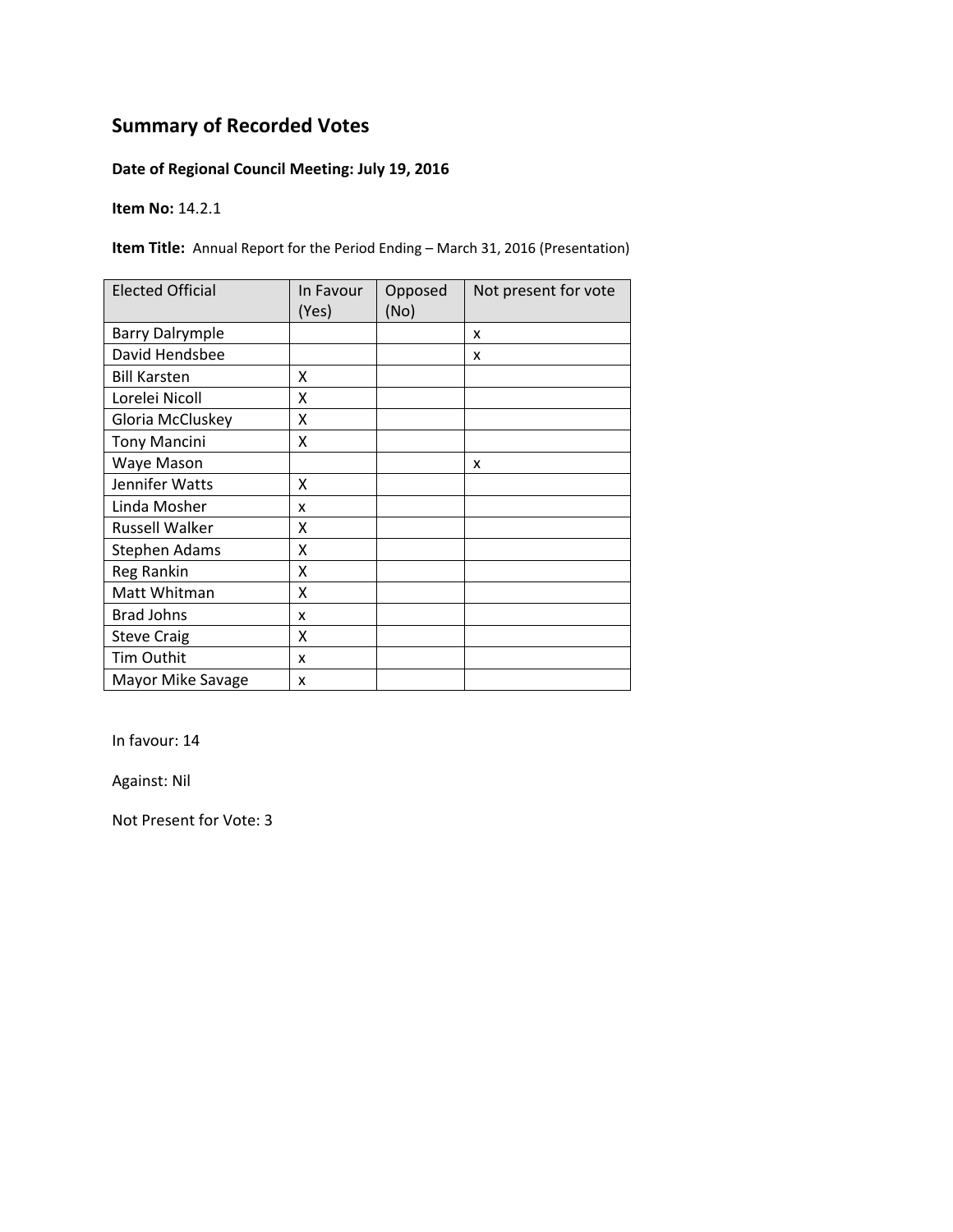### **Date of Regional Council Meeting: July 19, 2016**

**Item No:** 14.3.1

**Item Title:** Award Request for Proposal (RFP) 15-190 Halifax Regional Police (HRP) Facility Replacement Business Case

| <b>Elected Official</b> | In Favour<br>(Yes) | Opposed<br>(No) | Not present for vote |
|-------------------------|--------------------|-----------------|----------------------|
| <b>Barry Dalrymple</b>  |                    |                 | X                    |
| David Hendsbee          |                    |                 | X                    |
| <b>Bill Karsten</b>     | X                  |                 |                      |
| Lorelei Nicoll          | Χ                  |                 |                      |
| Gloria McCluskey        |                    |                 | X                    |
| <b>Tony Mancini</b>     | x                  |                 |                      |
| Waye Mason              |                    |                 | X                    |
| Jennifer Watts          | Χ                  |                 |                      |
| Linda Mosher            | x                  |                 |                      |
| <b>Russell Walker</b>   | Χ                  |                 |                      |
| <b>Stephen Adams</b>    | Χ                  |                 |                      |
| Reg Rankin              | Χ                  |                 |                      |
| Matt Whitman            | Χ                  |                 |                      |
| <b>Brad Johns</b>       | x                  |                 |                      |
| <b>Steve Craig</b>      | Χ                  |                 |                      |
| Tim Outhit              | x                  |                 |                      |
| Mayor Mike Savage       | x                  |                 |                      |

In favour: 13

Against: Nil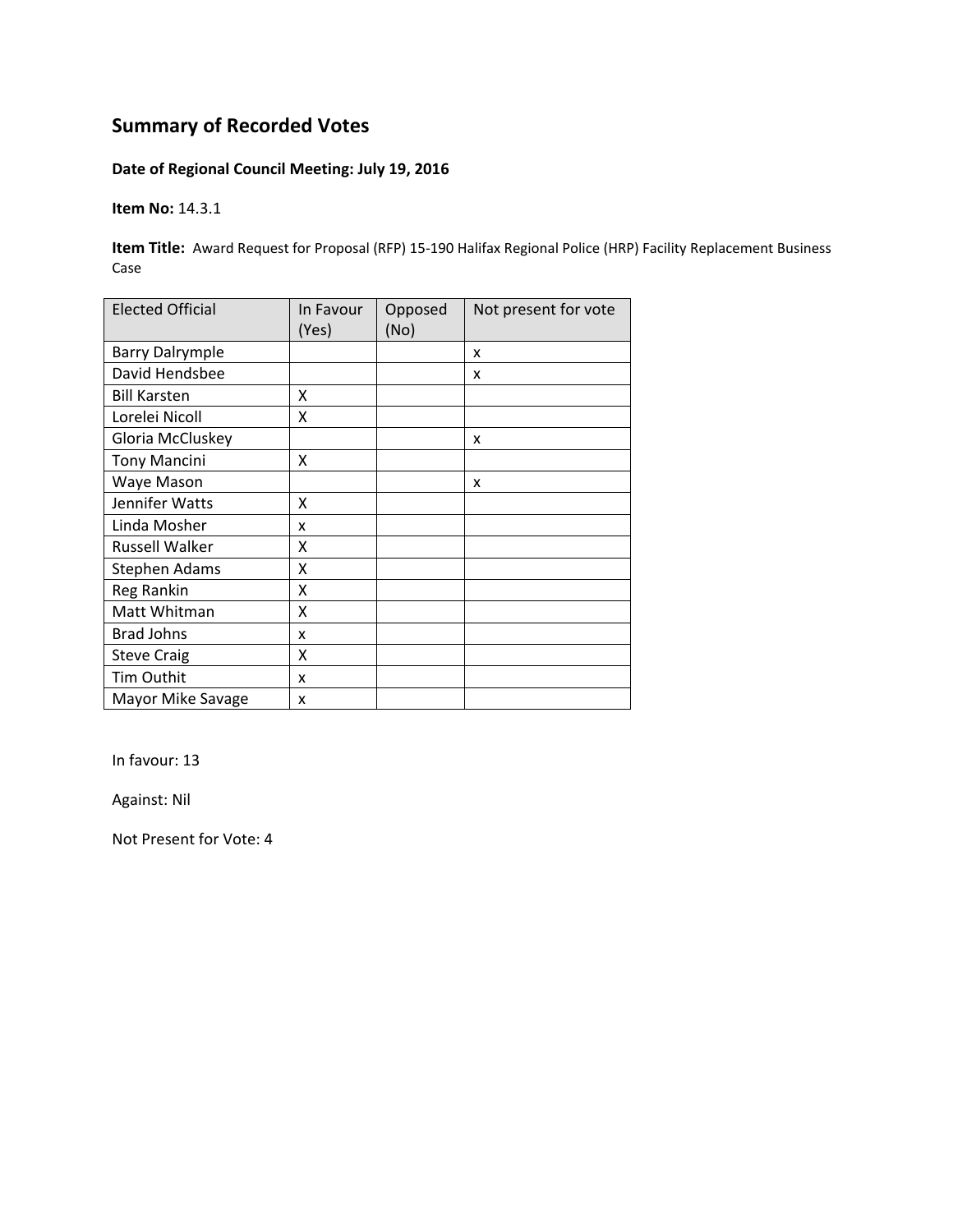### **Date of Regional Council Meeting: July 19, 2016**

**Item No:** 14.3.2

**Item Title:** Year End Financial Statements

| <b>Elected Official</b> | In Favour<br>(Yes) | Opposed<br>(No) | Not present for vote |
|-------------------------|--------------------|-----------------|----------------------|
| <b>Barry Dalrymple</b>  |                    |                 | X                    |
| David Hendsbee          |                    |                 | x                    |
| <b>Bill Karsten</b>     | x                  |                 |                      |
| Lorelei Nicoll          | X                  |                 |                      |
| Gloria McCluskey        | x                  |                 |                      |
| <b>Tony Mancini</b>     | Χ                  |                 |                      |
| Waye Mason              |                    |                 | X                    |
| Jennifer Watts          | x                  |                 |                      |
| Linda Mosher            | x                  |                 |                      |
| <b>Russell Walker</b>   | x                  |                 |                      |
| Stephen Adams           | X                  |                 |                      |
| Reg Rankin              | X                  |                 |                      |
| Matt Whitman            | X                  |                 |                      |
| <b>Brad Johns</b>       |                    | x               |                      |
| <b>Steve Craig</b>      | X                  |                 |                      |
| Tim Outhit              | x                  |                 |                      |
| Mayor Mike Savage       | x                  |                 |                      |

In favour: 13

Against: 1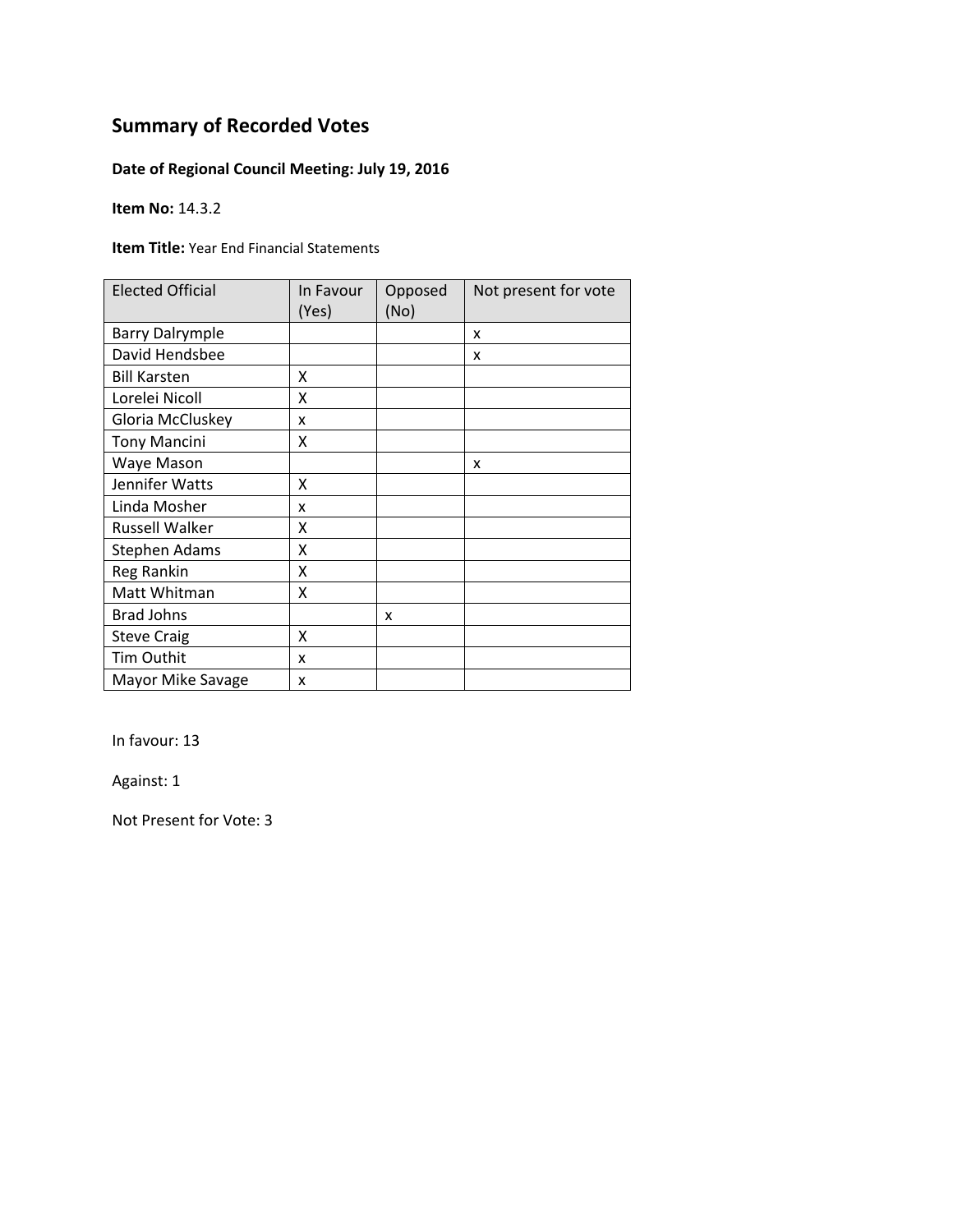### **Date of Regional Council Meeting: July 19, 2016**

**Item No:** 14.3.2

**Item Title:** Year End Financial Statements

| Request a staff report re: 2016/17 Budgeted Parking Lot |  |  |
|---------------------------------------------------------|--|--|
|---------------------------------------------------------|--|--|

| <b>Elected Official</b> | In Favour<br>(Yes) | Opposed<br>(No) | Not present for vote |
|-------------------------|--------------------|-----------------|----------------------|
| <b>Barry Dalrymple</b>  |                    |                 | X                    |
| David Hendsbee          |                    |                 | x                    |
| <b>Bill Karsten</b>     |                    | x               |                      |
| Lorelei Nicoll          |                    |                 | x                    |
| Gloria McCluskey        |                    | x               |                      |
| <b>Tony Mancini</b>     | x                  |                 |                      |
| Waye Mason              |                    |                 | x                    |
| Jennifer Watts          | X                  |                 |                      |
| Linda Mosher            | x                  |                 |                      |
| <b>Russell Walker</b>   | x                  |                 |                      |
| Stephen Adams           | Χ                  |                 |                      |
| Reg Rankin              | χ                  |                 |                      |
| Matt Whitman            | Χ                  |                 |                      |
| <b>Brad Johns</b>       |                    | x               |                      |
| <b>Steve Craig</b>      | X                  |                 |                      |
| Tim Outhit              | x                  |                 |                      |
| Mayor Mike Savage       |                    | x               |                      |

In favour: 9

Against: 4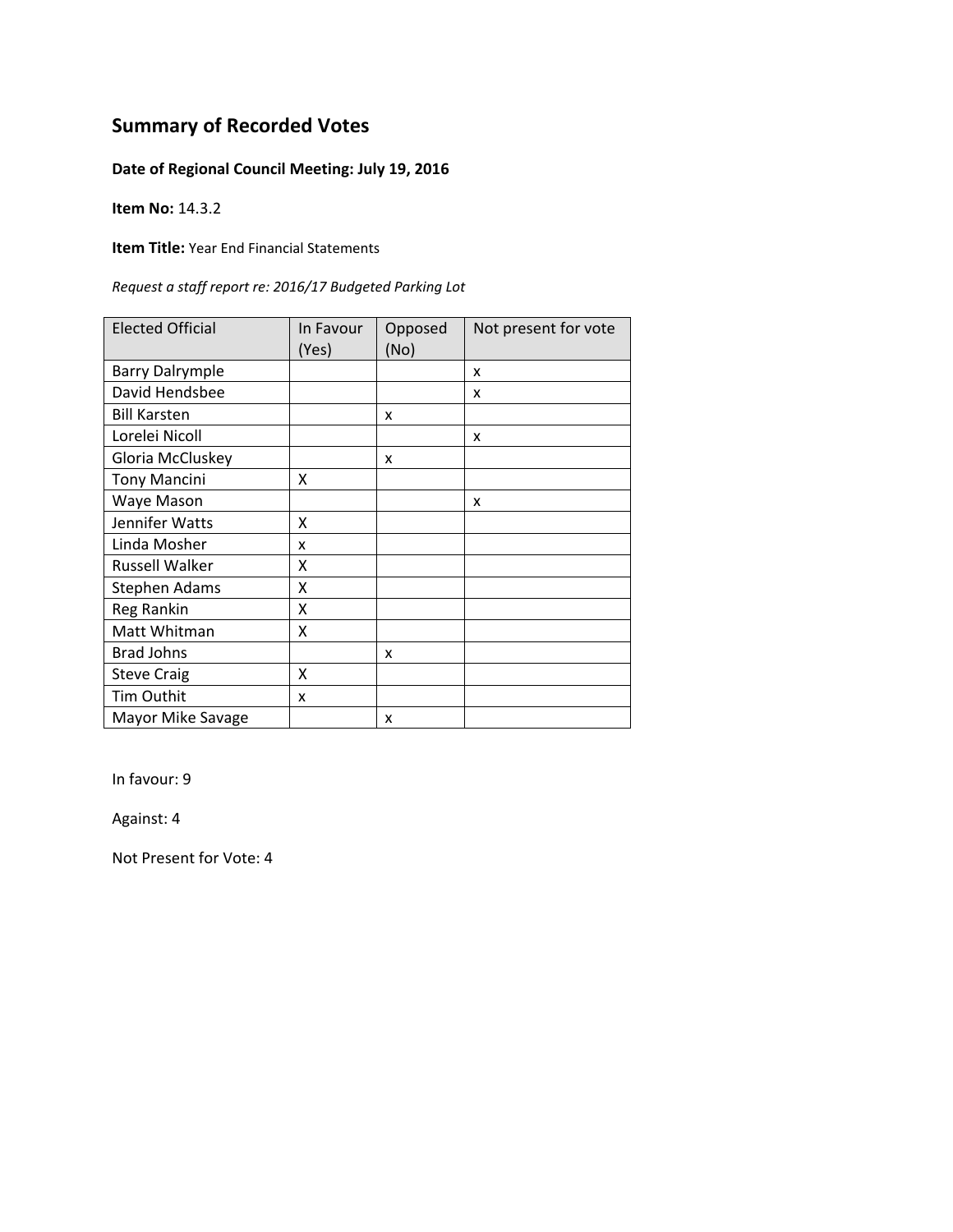### **Date of Regional Council Meeting: July 19, 2016**

**Item No:** 14.3.3

**Item Title:** Change to Capital Funding Allocation for St. Margaret's Bay Area Rails to Trails Association

| <b>Elected Official</b> | In Favour<br>(Yes) | Opposed<br>(No) | Not present for vote |
|-------------------------|--------------------|-----------------|----------------------|
| <b>Barry Dalrymple</b>  |                    |                 | X                    |
| David Hendsbee          |                    |                 | x                    |
| <b>Bill Karsten</b>     | x                  |                 |                      |
| Lorelei Nicoll          | x                  |                 |                      |
| Gloria McCluskey        | x                  |                 |                      |
| <b>Tony Mancini</b>     | X                  |                 |                      |
| Waye Mason              |                    |                 | x                    |
| Jennifer Watts          | x                  |                 |                      |
| Linda Mosher            | x                  |                 |                      |
| Russell Walker          | X                  |                 |                      |
| <b>Stephen Adams</b>    | X                  |                 |                      |
| Reg Rankin              | X                  |                 |                      |
| Matt Whitman            | X                  |                 |                      |
| <b>Brad Johns</b>       | x                  |                 |                      |
| <b>Steve Craig</b>      | X                  |                 |                      |
| Tim Outhit              |                    |                 | X                    |
| Mayor Mike Savage       | x                  |                 |                      |

In favour: 13

Against: Nil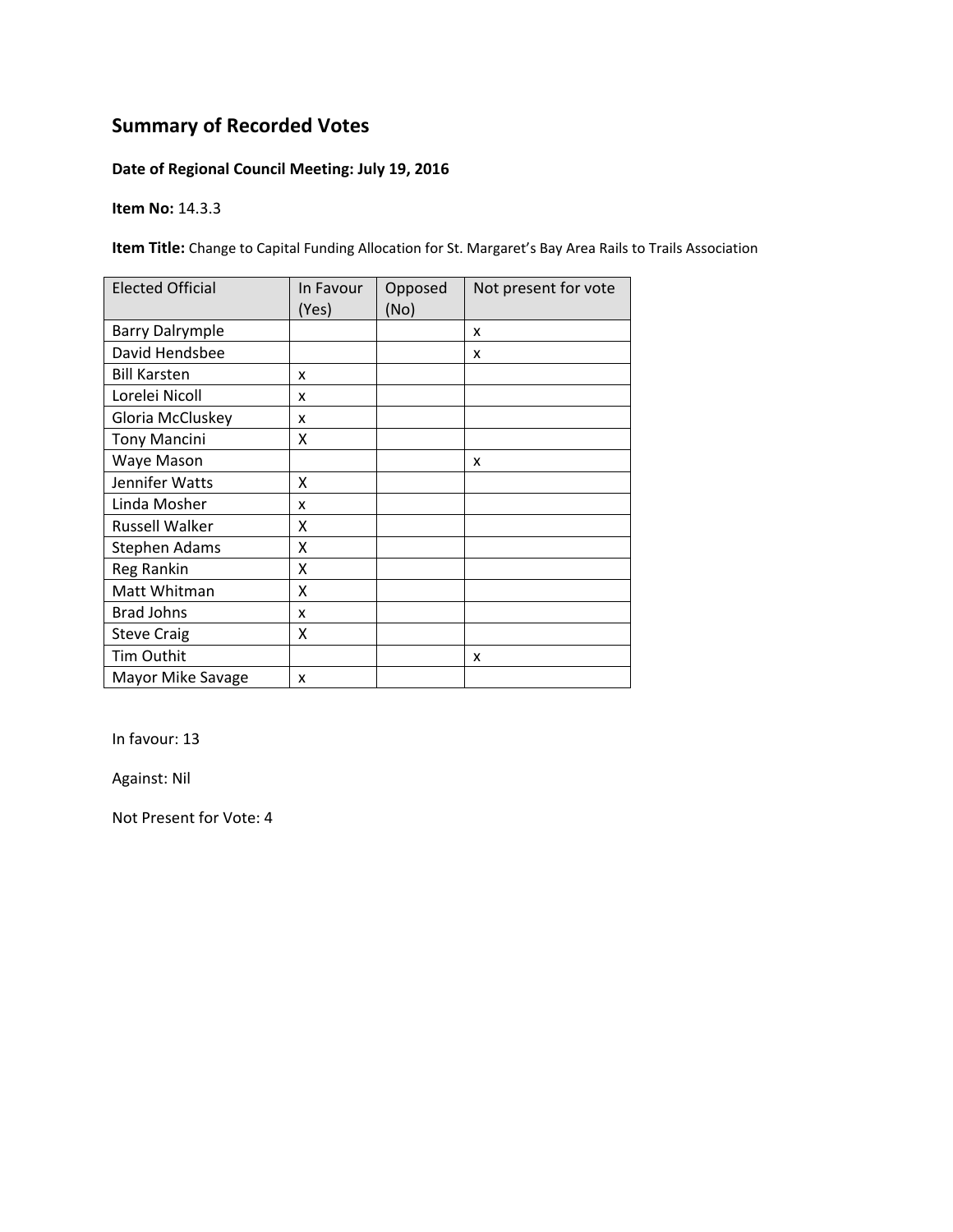### **Date of Regional Council Meeting: July 19, 2016**

**Item No:** 14.3.4

**Item Title:** Dartmouth Heritage Museum Society – Funding Source

| <b>Elected Official</b> | In Favour<br>(Yes) | Opposed<br>(No) | Not present for vote |
|-------------------------|--------------------|-----------------|----------------------|
| <b>Barry Dalrymple</b>  |                    |                 | x                    |
| David Hendsbee          | X                  |                 |                      |
| <b>Bill Karsten</b>     | x                  |                 |                      |
| Lorelei Nicoll          | x                  |                 |                      |
| Gloria McCluskey        | x                  |                 |                      |
| <b>Tony Mancini</b>     | Χ                  |                 |                      |
| Waye Mason              |                    |                 | X                    |
| Jennifer Watts          | X                  |                 |                      |
| Linda Mosher            | x                  |                 |                      |
| <b>Russell Walker</b>   | x                  |                 |                      |
| Stephen Adams           | x                  |                 |                      |
| Reg Rankin              | X                  |                 |                      |
| Matt Whitman            | Χ                  |                 |                      |
| <b>Brad Johns</b>       | x                  |                 |                      |
| <b>Steve Craig</b>      | Χ                  |                 |                      |
| Tim Outhit              |                    |                 | x                    |
| Mayor Mike Savage       | x                  |                 |                      |

In favour: 14

Against: Nil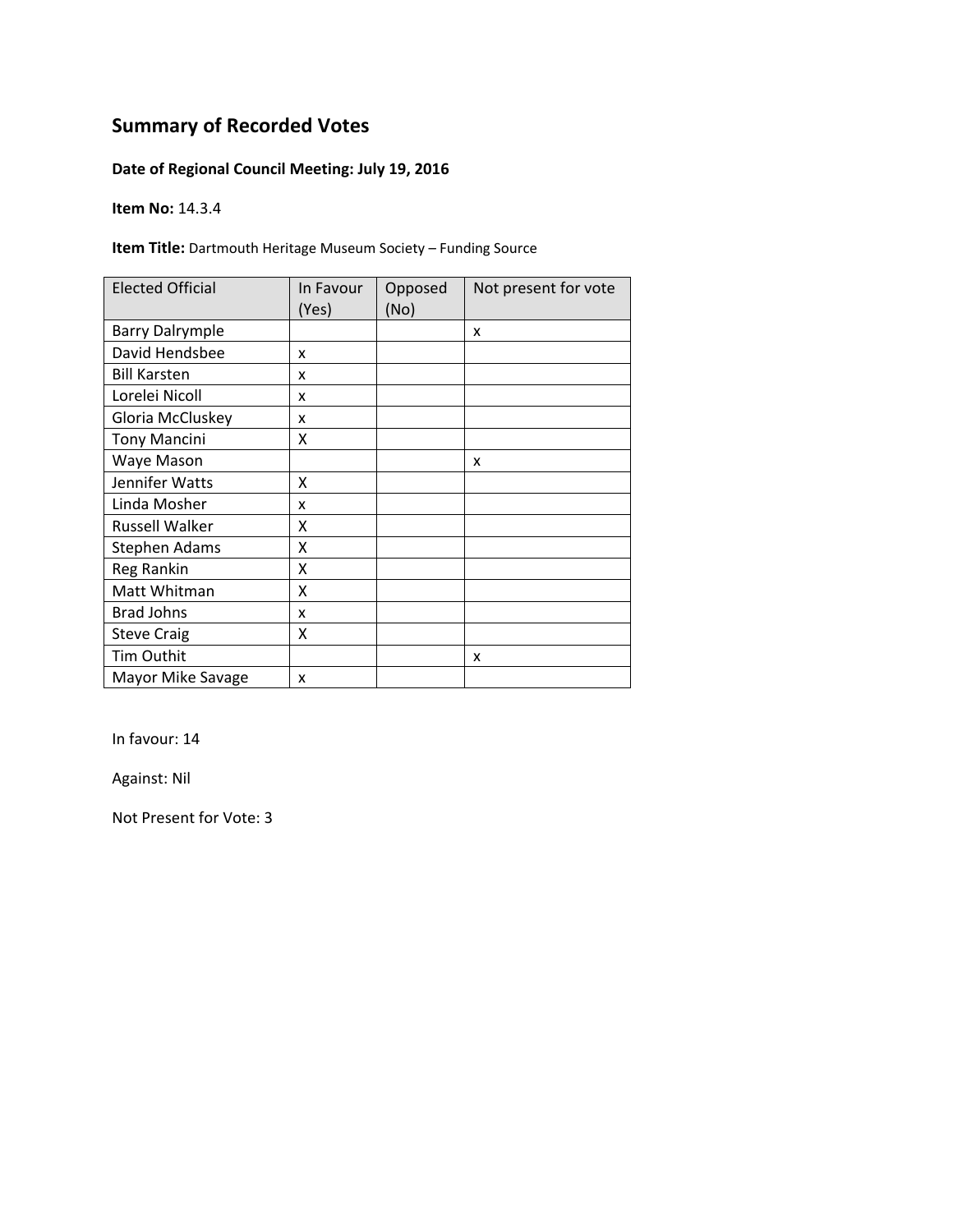### **Date of Regional Council Meeting: July 19, 2016**

**Item No:** 14.4.1

**Item Title:** Halifax Rural Index

| <b>Elected Official</b> | In Favour<br>(Yes) | Opposed<br>(No) | Not present for vote |
|-------------------------|--------------------|-----------------|----------------------|
| <b>Barry Dalrymple</b>  |                    |                 | x                    |
| David Hendsbee          | x                  |                 |                      |
| <b>Bill Karsten</b>     | x                  |                 |                      |
| Lorelei Nicoll          | x                  |                 |                      |
| Gloria McCluskey        | x                  |                 |                      |
| <b>Tony Mancini</b>     | Χ                  |                 |                      |
| Waye Mason              |                    |                 | x                    |
| Jennifer Watts          | X                  |                 |                      |
| Linda Mosher            | x                  |                 |                      |
| <b>Russell Walker</b>   | Χ                  |                 |                      |
| <b>Stephen Adams</b>    | Χ                  |                 |                      |
| Reg Rankin              | Χ                  |                 |                      |
| Matt Whitman            | Χ                  |                 |                      |
| <b>Brad Johns</b>       | x                  |                 |                      |
| <b>Steve Craig</b>      | Χ                  |                 |                      |
| Tim Outhit              |                    |                 | x                    |
| Mayor Mike Savage       | x                  |                 |                      |

In favour: 14

Against: Nil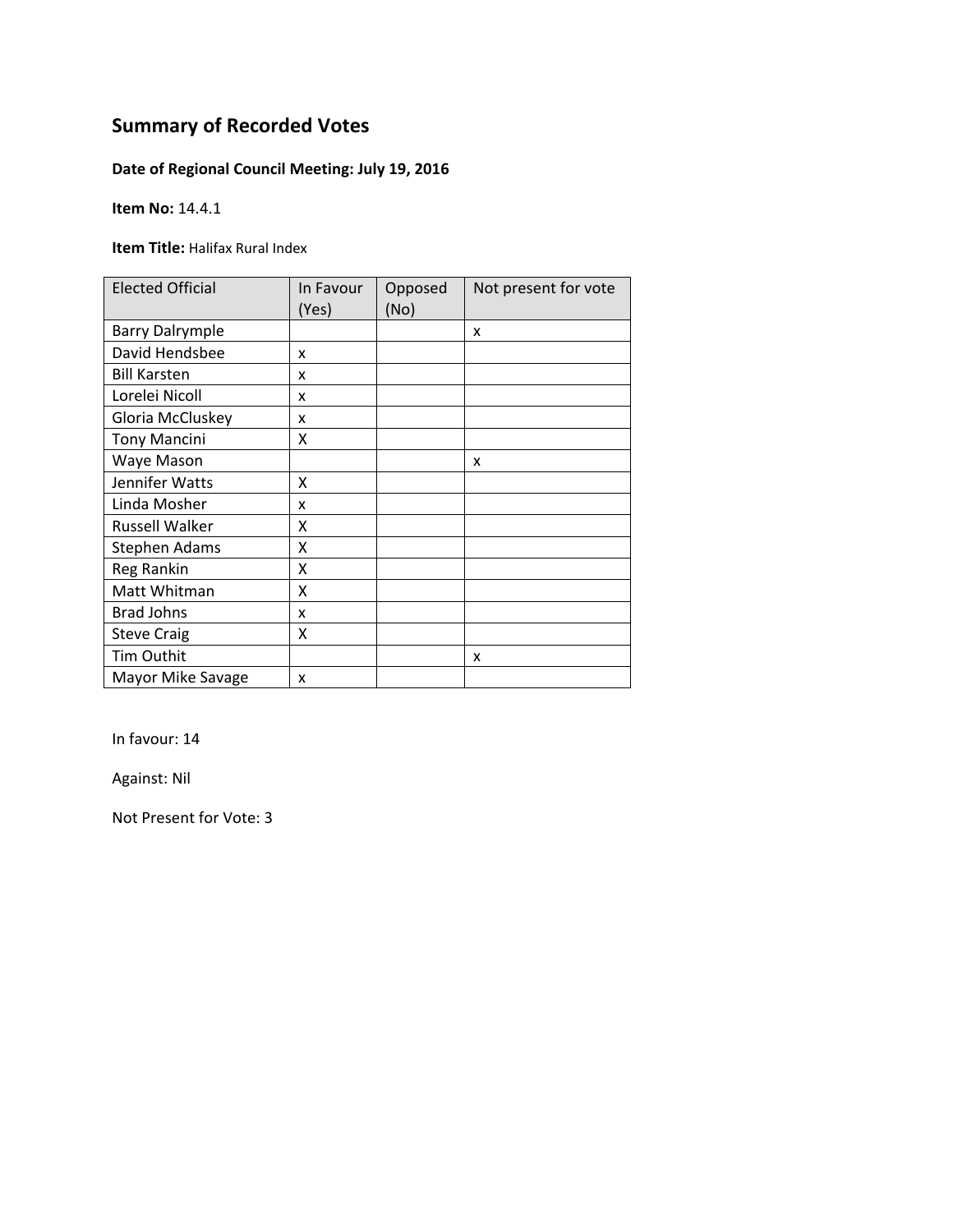#### **Date of Regional Council Meeting: July 19, 2016**

**Item No:** 14.5.1

**Item Title:** Second Reading Proposed By‐law A‐501**,** Amendment to By‐law A‐500 the Amending By‐law and Proposed Administrative Order 2016‐003‐ADM – Mitigation of Construction Impacts

| <b>Elected Official</b> | In Favour<br>(Yes) | Opposed<br>(No) | Not present for vote |
|-------------------------|--------------------|-----------------|----------------------|
| <b>Barry Dalrymple</b>  |                    |                 | X                    |
| David Hendsbee          | x                  |                 |                      |
| <b>Bill Karsten</b>     | x                  |                 |                      |
| Lorelei Nicoll          | x                  |                 |                      |
| Gloria McCluskey        | x                  |                 |                      |
| <b>Tony Mancini</b>     | x                  |                 |                      |
| Waye Mason              |                    |                 | x                    |
| Jennifer Watts          | Χ                  |                 |                      |
| Linda Mosher            | x                  |                 |                      |
| Russell Walker          | Χ                  |                 |                      |
| <b>Stephen Adams</b>    | Χ                  |                 |                      |
| Reg Rankin              | X                  |                 |                      |
| Matt Whitman            | Χ                  |                 |                      |
| <b>Brad Johns</b>       | x                  |                 |                      |
| <b>Steve Craig</b>      | Χ                  |                 |                      |
| Tim Outhit              |                    |                 | x                    |
| Mayor Mike Savage       | x                  |                 |                      |

In favour: 14

Against: Nil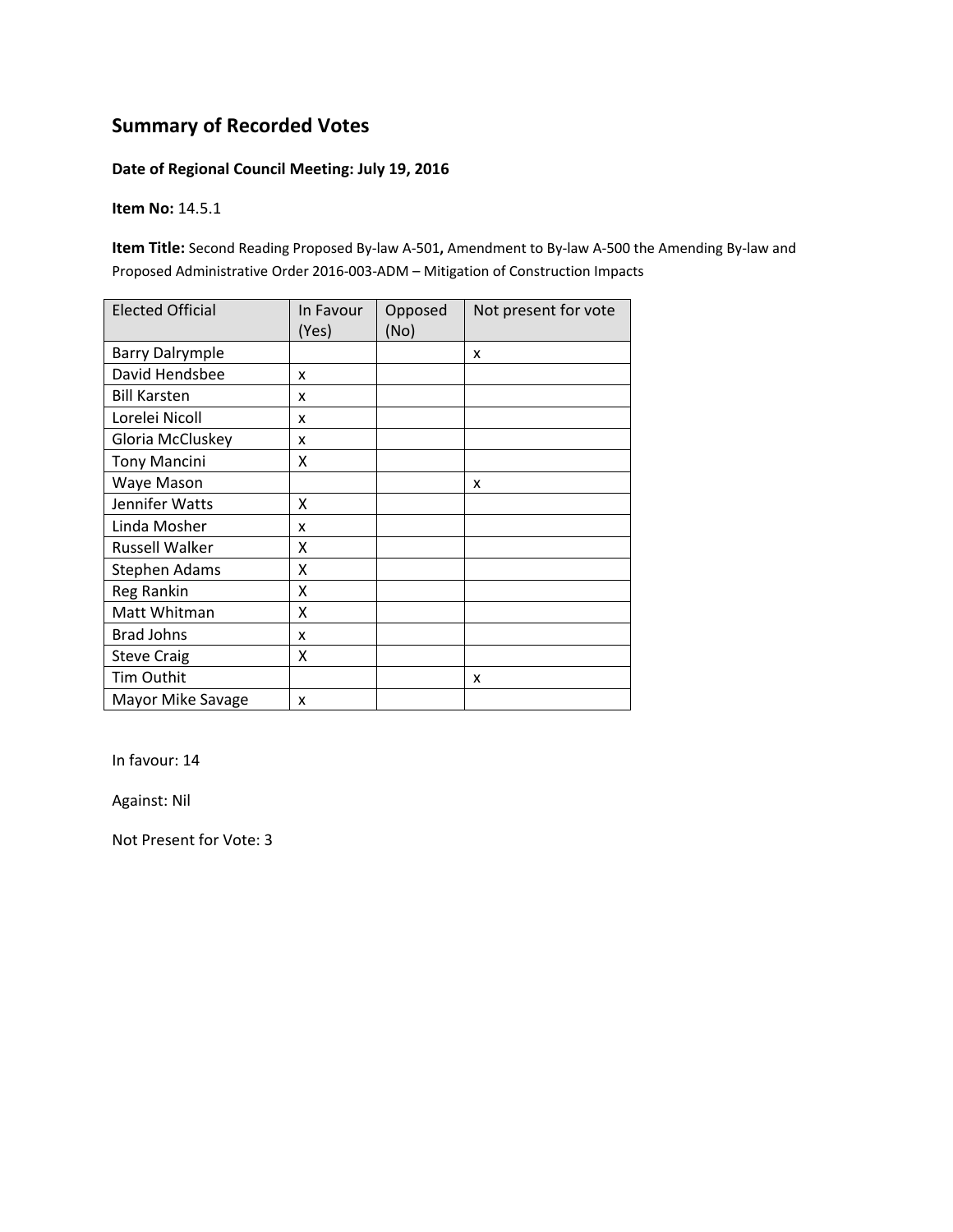### **Date of Regional Council Meeting: July 19, 2016**

**Item No:** 14.5.2

**Item Title:** Prospect Road Sidewalk

| <b>Elected Official</b> | In Favour<br>(Yes) | Opposed<br>(No) | Not present for vote |
|-------------------------|--------------------|-----------------|----------------------|
| <b>Barry Dalrymple</b>  |                    |                 | x                    |
| David Hendsbee          |                    | x               |                      |
| <b>Bill Karsten</b>     | x                  |                 |                      |
| Lorelei Nicoll          | x                  |                 |                      |
| Gloria McCluskey        | x                  |                 |                      |
| <b>Tony Mancini</b>     | Χ                  |                 |                      |
| Waye Mason              |                    |                 | x                    |
| Jennifer Watts          | X                  |                 |                      |
| Linda Mosher            | x                  |                 |                      |
| <b>Russell Walker</b>   | Χ                  |                 |                      |
| <b>Stephen Adams</b>    | Χ                  |                 |                      |
| <b>Reg Rankin</b>       | Χ                  |                 |                      |
| Matt Whitman            | Χ                  |                 |                      |
| <b>Brad Johns</b>       | x                  |                 |                      |
| <b>Steve Craig</b>      | Χ                  |                 |                      |
| Tim Outhit              | x                  |                 |                      |
| Mayor Mike Savage       | x                  |                 |                      |

In favour: 14

Against: 1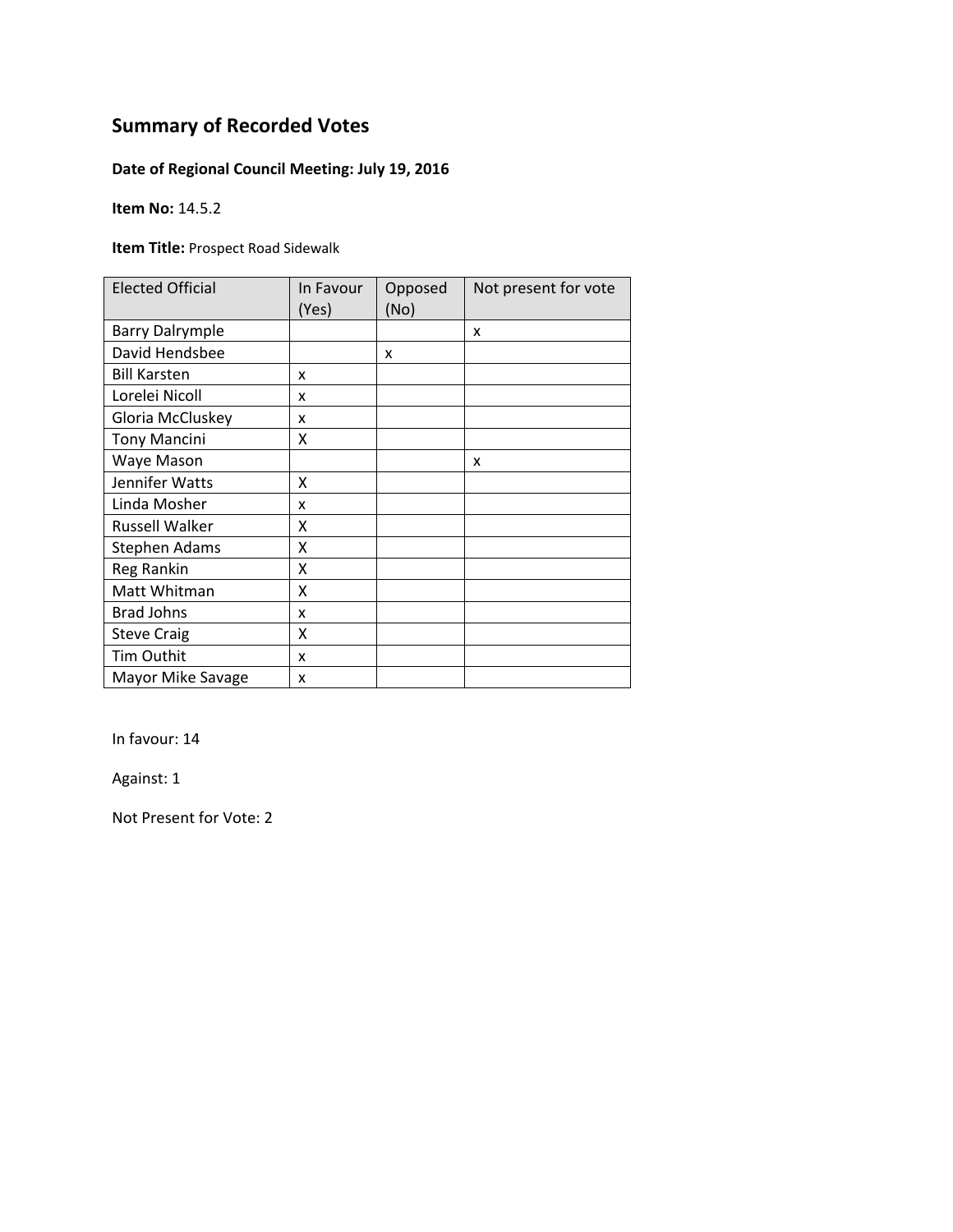### **Date of Regional Council Meeting: July 19, 2016**

**Item No:** 14.5.3

**Item Title:** Crosswalk Flag Program

| <b>Elected Official</b> | In Favour<br>(Yes) | Opposed<br>(No) | Not present for vote |
|-------------------------|--------------------|-----------------|----------------------|
| <b>Barry Dalrymple</b>  |                    |                 | x                    |
| David Hendsbee          | X                  |                 |                      |
| <b>Bill Karsten</b>     | X                  |                 |                      |
| Lorelei Nicoll          | X                  |                 |                      |
| Gloria McCluskey        | X                  |                 |                      |
| <b>Tony Mancini</b>     | X                  |                 |                      |
| Waye Mason              |                    |                 | X                    |
| Jennifer Watts          | X                  |                 |                      |
| Linda Mosher            | x                  |                 |                      |
| <b>Russell Walker</b>   | x                  |                 |                      |
| <b>Stephen Adams</b>    | X                  |                 |                      |
| Reg Rankin              | X                  |                 |                      |
| Matt Whitman            | X                  |                 |                      |
| <b>Brad Johns</b>       | x                  |                 |                      |
| <b>Steve Craig</b>      | Χ                  |                 |                      |
| Tim Outhit              | x                  |                 |                      |
| Mayor Mike Savage       | x                  |                 |                      |

In favour: 15

Against: Nil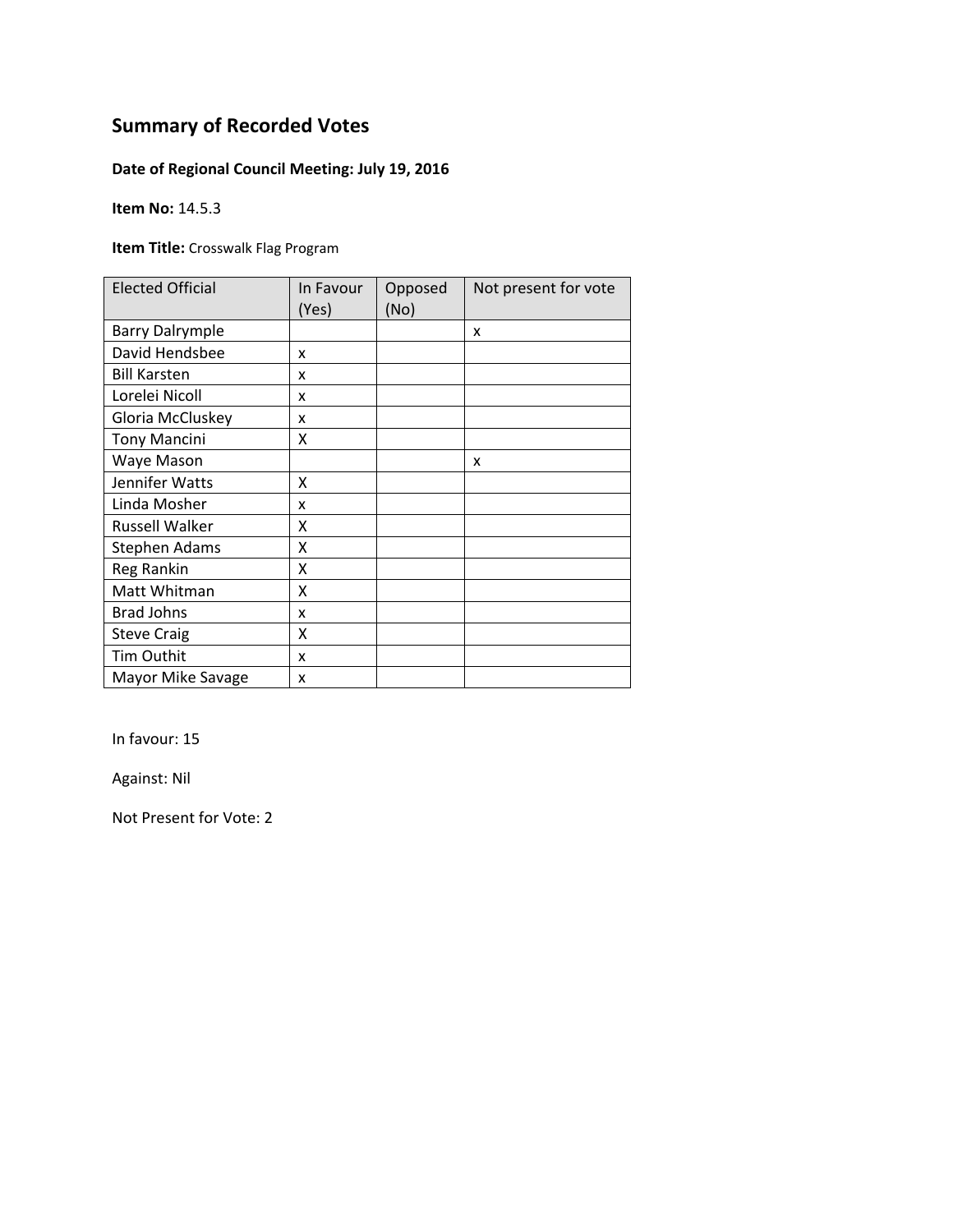### **Date of Regional Council Meeting: July 19, 2016**

**Item No:** 14.5.4

**Item Title:** Integrated Mobility Plan Update

| <b>Elected Official</b> | In Favour<br>(Yes) | Opposed<br>(No) | Not present for vote |
|-------------------------|--------------------|-----------------|----------------------|
| <b>Barry Dalrymple</b>  |                    |                 | x                    |
| David Hendsbee          | X                  |                 |                      |
| <b>Bill Karsten</b>     | X                  |                 |                      |
| Lorelei Nicoll          | X                  |                 |                      |
| Gloria McCluskey        | X                  |                 |                      |
| <b>Tony Mancini</b>     | x                  |                 |                      |
| Waye Mason              |                    |                 | x                    |
| Jennifer Watts          | X                  |                 |                      |
| Linda Mosher            | x                  |                 |                      |
| <b>Russell Walker</b>   | x                  |                 |                      |
| <b>Stephen Adams</b>    | Χ                  |                 |                      |
| Reg Rankin              | X                  |                 |                      |
| Matt Whitman            | Χ                  |                 |                      |
| <b>Brad Johns</b>       | x                  |                 |                      |
| <b>Steve Craig</b>      | Χ                  |                 |                      |
| Tim Outhit              | x                  |                 |                      |
| Mayor Mike Savage       | X                  |                 |                      |

In favour: 15

Against: Nil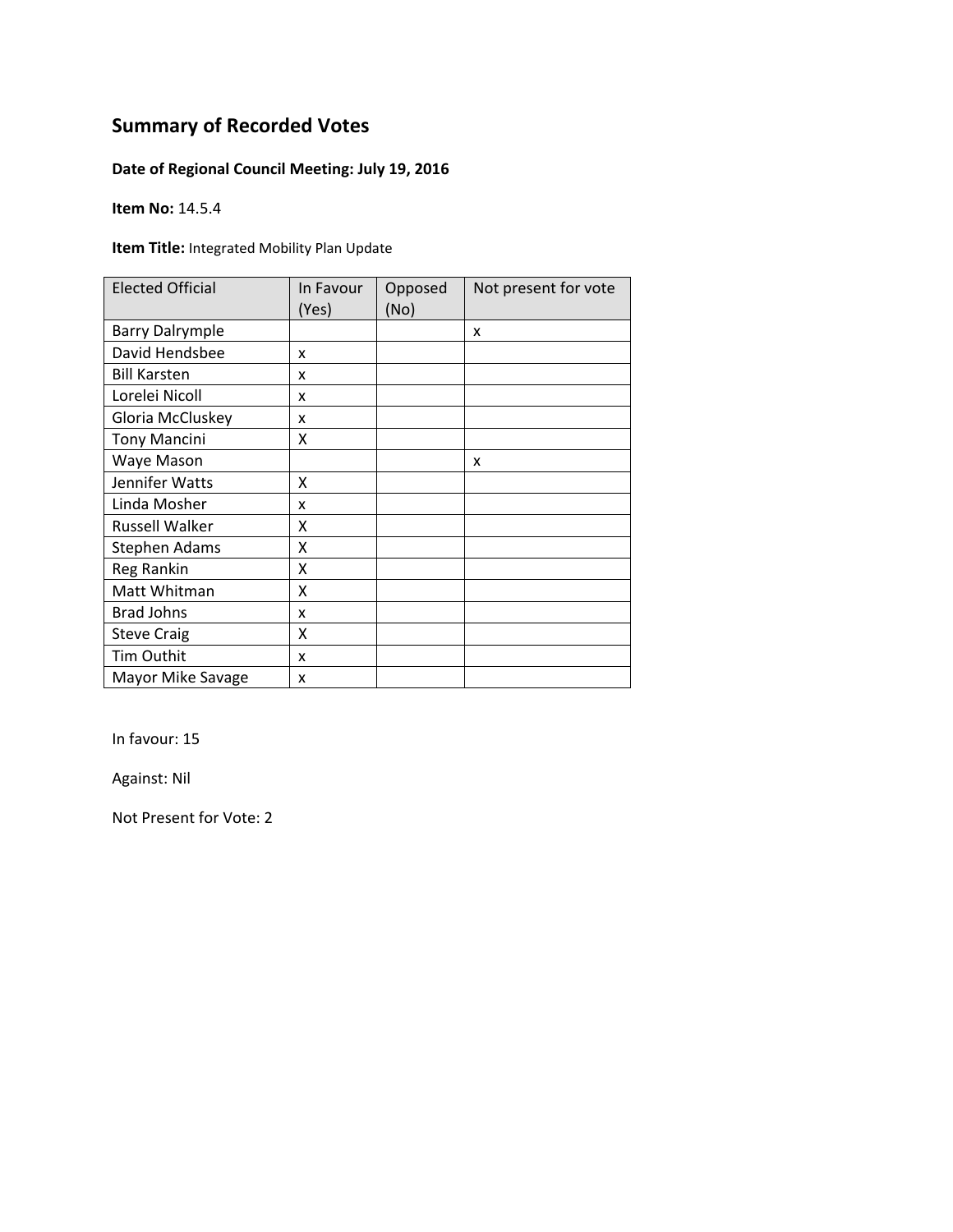#### **Date of Regional Council Meeting: July 19, 2016**

**Item No:** 14.6.1

**Item Title:** Case 19353 **–** Amendments to the Halifax Municipal Planning Strategy and Peninsula Land Use By‐law and Development Agreement, 2470 and 2480 Maynard Street, Halifax

*Motion to defer – defeated*

| <b>Elected Official</b> | In Favour<br>(Yes) | Opposed<br>(No) | Not present for vote |
|-------------------------|--------------------|-----------------|----------------------|
| <b>Barry Dalrymple</b>  |                    | X               |                      |
| David Hendsbee          |                    | x               |                      |
|                         |                    |                 |                      |
| <b>Bill Karsten</b>     |                    | x               |                      |
| Lorelei Nicoll          |                    | x               |                      |
| Gloria McCluskey        |                    | x               |                      |
| <b>Tony Mancini</b>     |                    | x               |                      |
| Waye Mason              |                    |                 | x                    |
| Jennifer Watts          | x                  |                 |                      |
| Linda Mosher            |                    | x               |                      |
| <b>Russell Walker</b>   |                    | Χ               |                      |
| Stephen Adams           |                    | x               |                      |
| Reg Rankin              |                    | Χ               |                      |
| Matt Whitman            |                    | x               |                      |
| <b>Brad Johns</b>       | x                  |                 |                      |
| <b>Steve Craig</b>      |                    | X               |                      |
| <b>Tim Outhit</b>       |                    | X               |                      |
| Mayor Mike Savage       |                    | x               |                      |

In favour: 2

Against: 14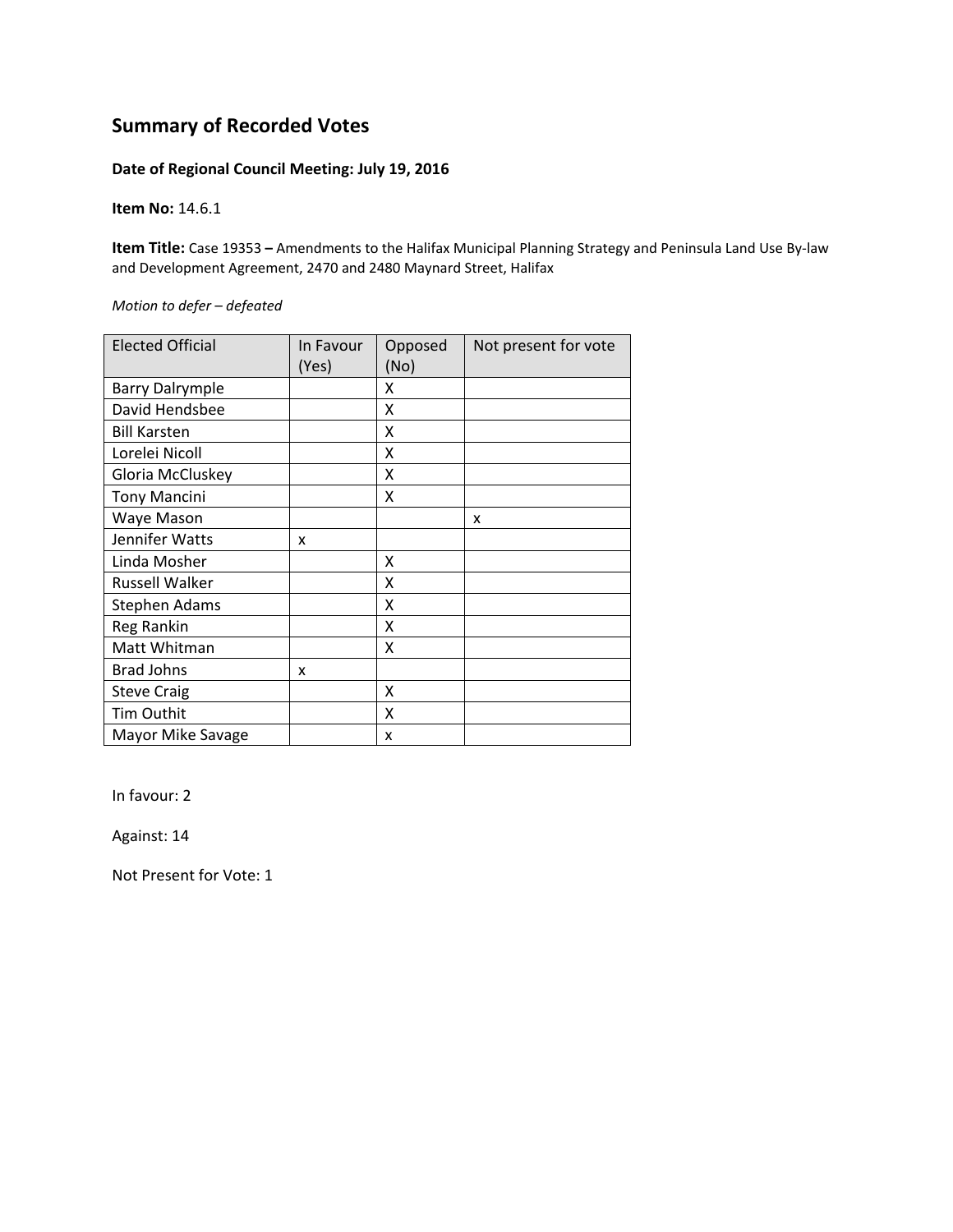#### **Date of Regional Council Meeting: July 19, 2016**

**Item No:** 14.6.1

**Item Title:** Case 19353 **–** Amendments to the Halifax Municipal Planning Strategy and Peninsula Land Use By‐law and Development Agreement, 2470 and 2480 Maynard Street, Halifax

| <b>Elected Official</b> | In Favour<br>(Yes) | Opposed<br>(No) | Not present for vote |
|-------------------------|--------------------|-----------------|----------------------|
| <b>Barry Dalrymple</b>  |                    |                 | X                    |
| David Hendsbee          | x                  |                 |                      |
| <b>Bill Karsten</b>     | x                  |                 |                      |
| Lorelei Nicoll          | x                  |                 |                      |
| Gloria McCluskey        | x                  |                 |                      |
| <b>Tony Mancini</b>     | x                  |                 |                      |
| Waye Mason              |                    |                 | x                    |
| Jennifer Watts          | Χ                  |                 |                      |
| Linda Mosher            | x                  |                 |                      |
| <b>Russell Walker</b>   | Χ                  |                 |                      |
| <b>Stephen Adams</b>    | χ                  |                 |                      |
| Reg Rankin              | Χ                  |                 |                      |
| Matt Whitman            | Χ                  |                 |                      |
| <b>Brad Johns</b>       | x                  |                 |                      |
| <b>Steve Craig</b>      | Χ                  |                 |                      |
| Tim Outhit              | x                  |                 |                      |
| Mayor Mike Savage       | x                  |                 |                      |

In favour: 15

Against: Nil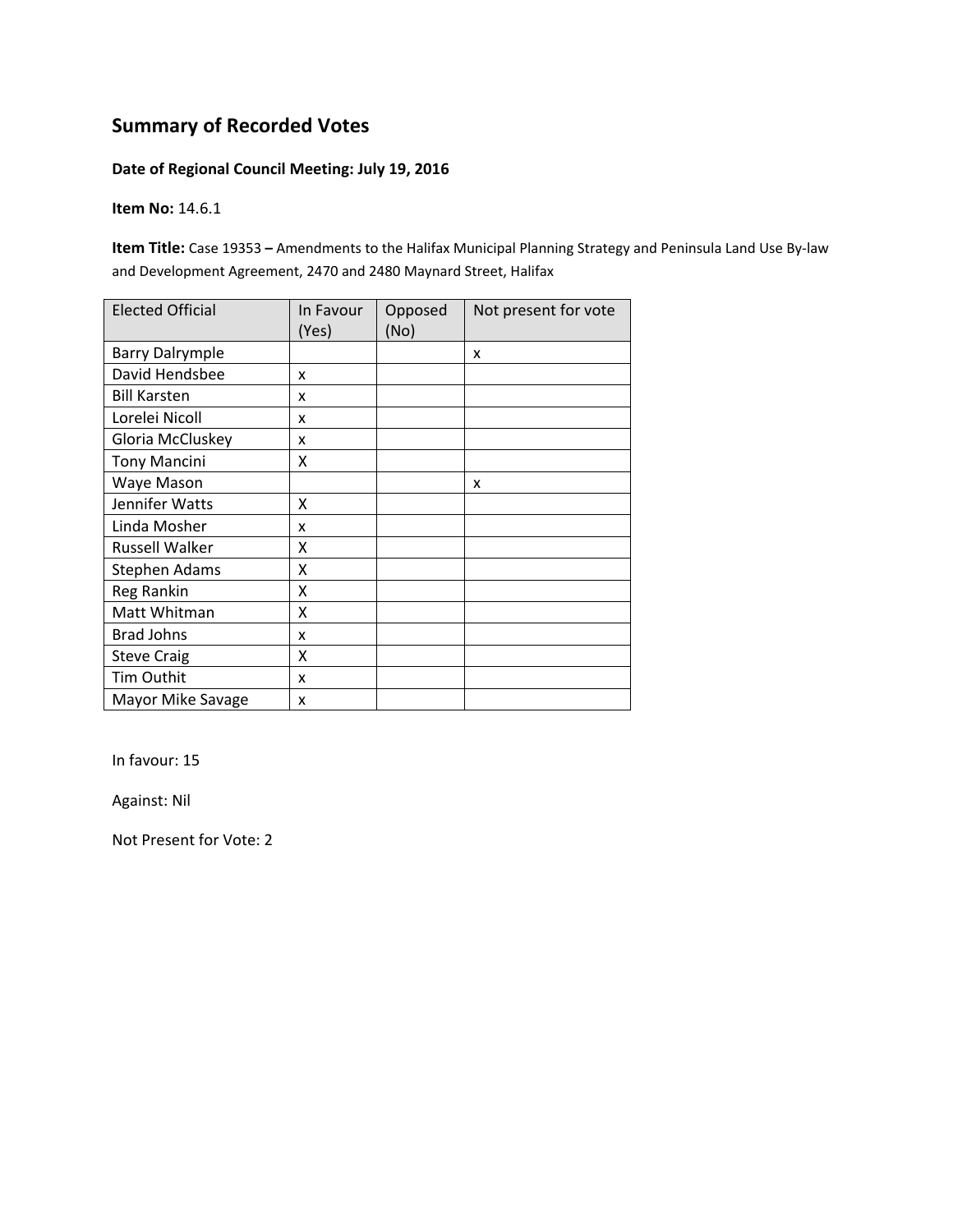### **Date of Regional Council Meeting: July 19, 2016**

**Item No:** 14.6.2

**Item Title:** Plan Dutch Village Road

| <b>Elected Official</b> | In Favour<br>(Yes) | Opposed<br>(No) | Not present for vote |
|-------------------------|--------------------|-----------------|----------------------|
| <b>Barry Dalrymple</b>  | x                  |                 |                      |
| David Hendsbee          | X                  |                 |                      |
| <b>Bill Karsten</b>     | X                  |                 |                      |
| Lorelei Nicoll          | X                  |                 |                      |
| Gloria McCluskey        | Χ                  |                 |                      |
| <b>Tony Mancini</b>     | Χ                  |                 |                      |
| Waye Mason              |                    |                 | x                    |
| Jennifer Watts          | x                  |                 |                      |
| Linda Mosher            | x                  |                 |                      |
| <b>Russell Walker</b>   | χ                  |                 |                      |
| <b>Stephen Adams</b>    | Χ                  |                 |                      |
| Reg Rankin              | X                  |                 |                      |
| Matt Whitman            | Χ                  |                 |                      |
| <b>Brad Johns</b>       |                    |                 | x                    |
| <b>Steve Craig</b>      | X                  |                 |                      |
| Tim Outhit              | X                  |                 |                      |
| Mayor Mike Savage       | X                  |                 |                      |

In favour: 15

Against: Nil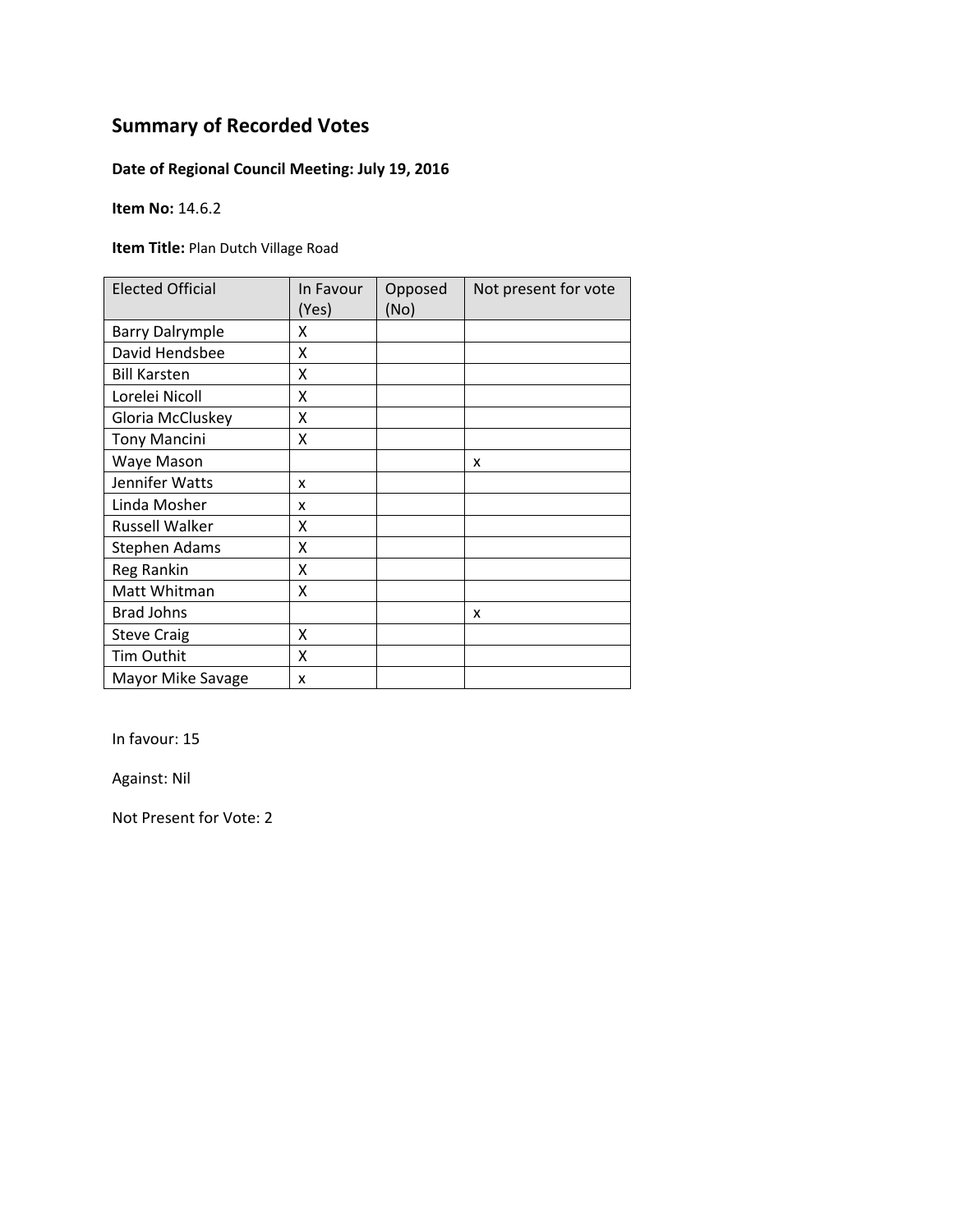#### **Date of Regional Council Meeting: July 19, 2016**

**Item No:** 14.7.1

**Item Title:** Case 18599 – Eastern Passage/Cow Bay Municipal Panning Strategy and Land Use By‐Law Amendments – Multiple Unit Dwellings in the Commercial Designation and a Development Agreement for Multiple Dwelling Units at 1490 Main Road, Eastern Passage

| <b>Elected Official</b> | In Favour<br>(Yes) | Opposed<br>(No) | Not present for vote |
|-------------------------|--------------------|-----------------|----------------------|
| <b>Barry Dalrymple</b>  | x                  |                 |                      |
| David Hendsbee          | X                  |                 |                      |
| <b>Bill Karsten</b>     | X                  |                 |                      |
| Lorelei Nicoll          | Χ                  |                 |                      |
| Gloria McCluskey        | Χ                  |                 |                      |
| <b>Tony Mancini</b>     | Χ                  |                 |                      |
| Waye Mason              |                    |                 | x                    |
| Jennifer Watts          | x                  |                 |                      |
| Linda Mosher            | x                  |                 |                      |
| <b>Russell Walker</b>   | x                  |                 |                      |
| Stephen Adams           | Χ                  |                 |                      |
| Reg Rankin              | X                  |                 |                      |
| Matt Whitman            | X                  |                 |                      |
| <b>Brad Johns</b>       |                    |                 | x                    |
| <b>Steve Craig</b>      | X                  |                 |                      |
| Tim Outhit              | X                  |                 |                      |
| Mayor Mike Savage       | x                  |                 |                      |

In favour: 15

Against: Nil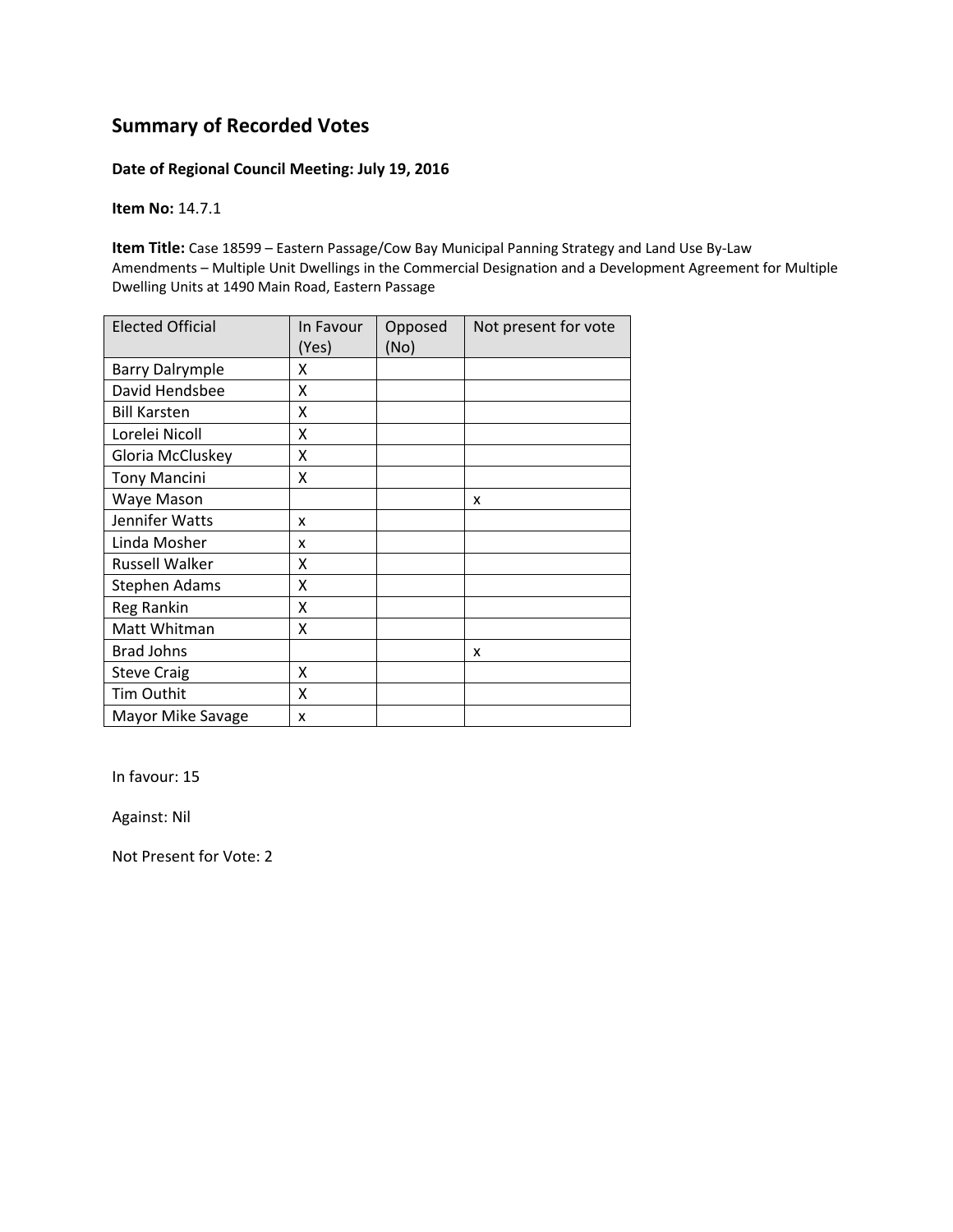### **Date of Regional Council Meeting: July 19, 2016**

**Item No:** 14.7.2

**Item Title:** Case 19258 **–** Amendments to the Downtown Dartmouth Secondary Planning Strategy and Land Use By‐Law and Development Agreement ‐ 8 Linden Lea, Dartmouth

| <b>Elected Official</b> | In Favour<br>(Yes) | Opposed<br>(No) | Not present for vote |
|-------------------------|--------------------|-----------------|----------------------|
| <b>Barry Dalrymple</b>  | x                  |                 |                      |
| David Hendsbee          | X                  |                 |                      |
| <b>Bill Karsten</b>     | X                  |                 |                      |
| Lorelei Nicoll          | X                  |                 |                      |
| Gloria McCluskey        | X                  |                 |                      |
| <b>Tony Mancini</b>     | X                  |                 |                      |
| Waye Mason              |                    |                 | X                    |
| Jennifer Watts          | x                  |                 |                      |
| Linda Mosher            | x                  |                 |                      |
| <b>Russell Walker</b>   | x                  |                 |                      |
| <b>Stephen Adams</b>    | X                  |                 |                      |
| Reg Rankin              | X                  |                 |                      |
| Matt Whitman            | X                  |                 |                      |
| <b>Brad Johns</b>       |                    |                 | x                    |
| <b>Steve Craig</b>      | X                  |                 |                      |
| Tim Outhit              | X                  |                 |                      |
| Mayor Mike Savage       | x                  |                 |                      |

In favour: 15

Against: Nil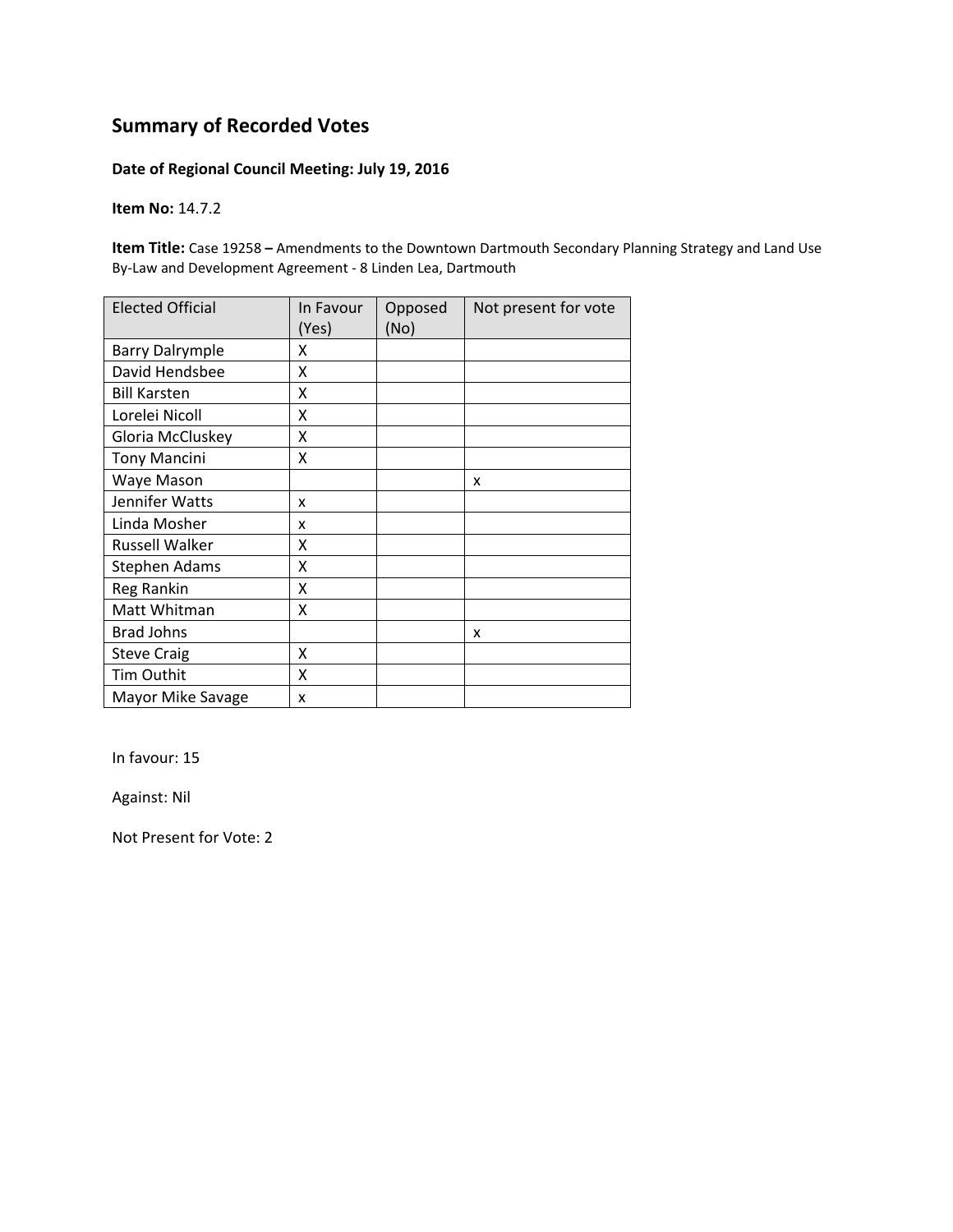### **Date of Regional Council Meeting: July 19, 2016**

**Item No:** 14.7.3

**Item Title:** Request for a Staff Report regarding Cole Harbour/Westphal Municipal Planning Strategy

| <b>Elected Official</b> | In Favour<br>(Yes) | Opposed<br>(No) | Not present for vote |
|-------------------------|--------------------|-----------------|----------------------|
| <b>Barry Dalrymple</b>  | x                  |                 |                      |
| David Hendsbee          | x                  |                 |                      |
| <b>Bill Karsten</b>     | x                  |                 |                      |
| Lorelei Nicoll          | X                  |                 |                      |
| Gloria McCluskey        | Χ                  |                 |                      |
| <b>Tony Mancini</b>     | Χ                  |                 |                      |
| Waye Mason              |                    |                 | X                    |
| Jennifer Watts          | x                  |                 |                      |
| Linda Mosher            | x                  |                 |                      |
| <b>Russell Walker</b>   | x                  |                 |                      |
| <b>Stephen Adams</b>    | x                  |                 |                      |
| Reg Rankin              | Χ                  |                 |                      |
| Matt Whitman            | X                  |                 |                      |
| <b>Brad Johns</b>       |                    |                 | x                    |
| <b>Steve Craig</b>      | x                  |                 |                      |
| Tim Outhit              | X                  |                 |                      |
| Mayor Mike Savage       | X                  |                 |                      |

In favour: 15

Against: Nil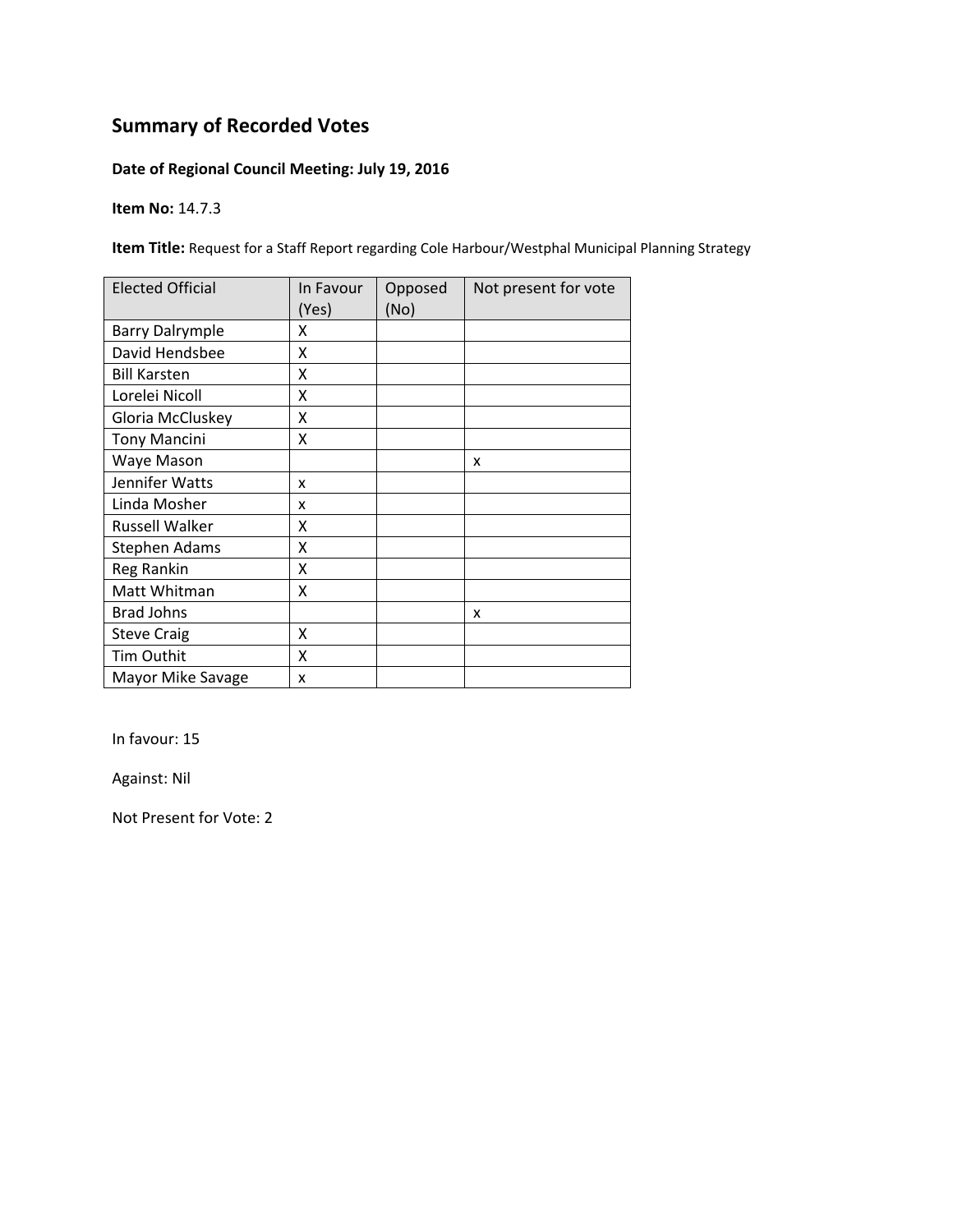### **Date of Regional Council Meeting: July 19, 2016**

**Item No:** 14.8.1

**Item Title:** Interim Professional Arts Organization Grant Program – 2016/17 Recommended Awards

| <b>Elected Official</b> | In Favour<br>(Yes) | Opposed<br>(No) | Not present for vote |
|-------------------------|--------------------|-----------------|----------------------|
| <b>Barry Dalrymple</b>  | x                  |                 |                      |
| David Hendsbee          | x                  |                 |                      |
| <b>Bill Karsten</b>     | x                  |                 |                      |
| Lorelei Nicoll          | Χ                  |                 |                      |
| Gloria McCluskey        | Χ                  |                 |                      |
| <b>Tony Mancini</b>     | Χ                  |                 |                      |
| Waye Mason              |                    |                 | X                    |
| Jennifer Watts          | x                  |                 |                      |
| Linda Mosher            | x                  |                 |                      |
| Russell Walker          | x                  |                 |                      |
| <b>Stephen Adams</b>    | X                  |                 |                      |
| Reg Rankin              | X                  |                 |                      |
| Matt Whitman            | X                  |                 |                      |
| <b>Brad Johns</b>       |                    |                 | x                    |
| <b>Steve Craig</b>      | x                  |                 |                      |
| Tim Outhit              |                    |                 | X                    |
| Mayor Mike Savage       | X                  |                 |                      |

In favour: 14

Against: Nil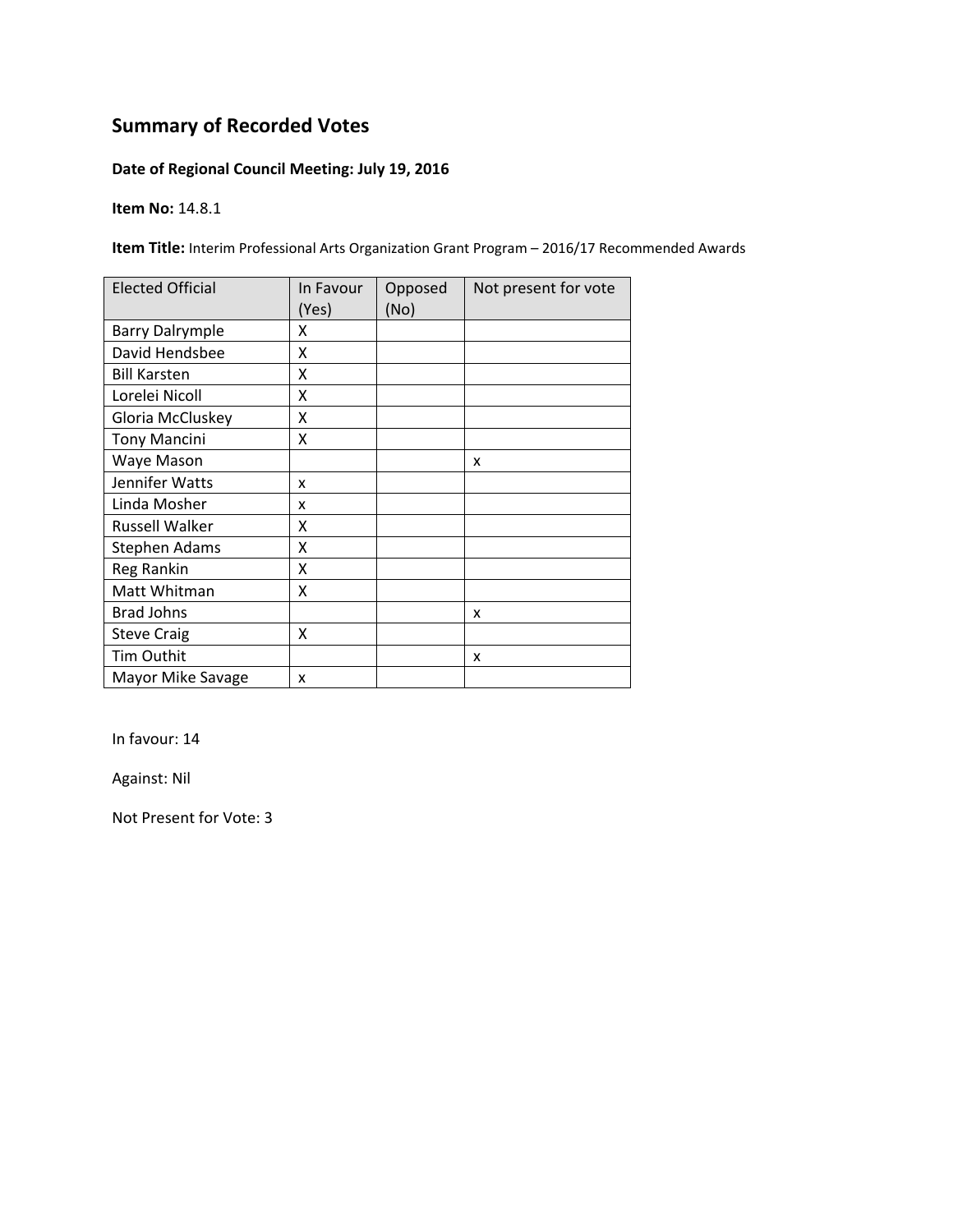### **Date of Regional Council Meeting: July 19, 2016**

**Item No:** 14.9.1

**Item Title:** Request to Waive a Right of First Refusal for 1260 Blenheim Terrace, Halifax

| <b>Elected Official</b> | In Favour<br>(Yes) | Opposed<br>(No) | Not present for vote |
|-------------------------|--------------------|-----------------|----------------------|
| <b>Barry Dalrymple</b>  | x                  |                 |                      |
| David Hendsbee          | Χ                  |                 |                      |
| <b>Bill Karsten</b>     | x                  |                 |                      |
| Lorelei Nicoll          | X                  |                 |                      |
| Gloria McCluskey        | Χ                  |                 |                      |
| <b>Tony Mancini</b>     | Χ                  |                 |                      |
| Waye Mason              |                    |                 | X                    |
| Jennifer Watts          | x                  |                 |                      |
| Linda Mosher            | x                  |                 |                      |
| Russell Walker          | x                  |                 |                      |
| <b>Stephen Adams</b>    | X                  |                 |                      |
| Reg Rankin              | Χ                  |                 |                      |
| Matt Whitman            | X                  |                 |                      |
| <b>Brad Johns</b>       |                    |                 | x                    |
| <b>Steve Craig</b>      | Χ                  |                 |                      |
| Tim Outhit              | x                  |                 |                      |
| Mayor Mike Savage       | x                  |                 |                      |

In favour: 15

Against: Nil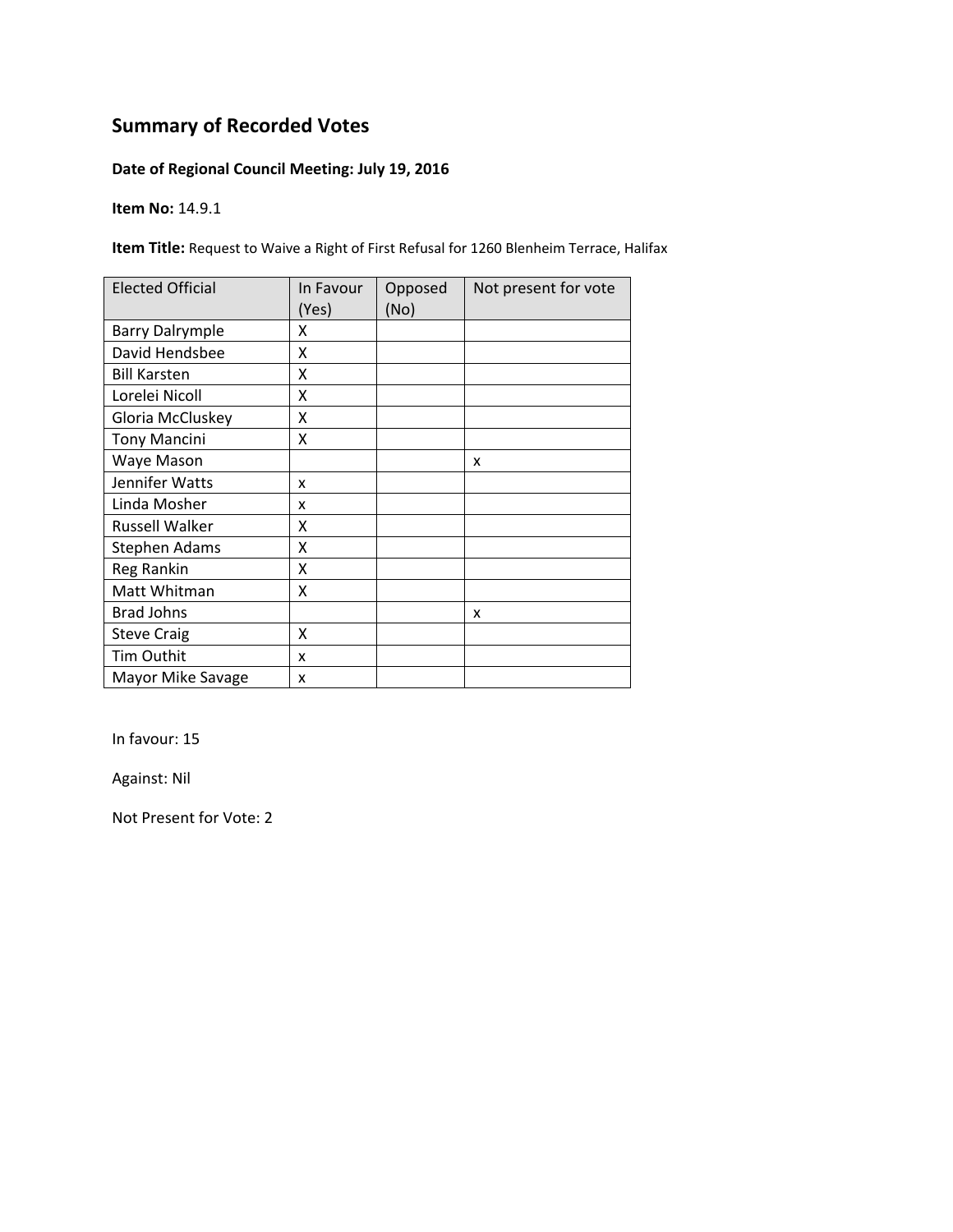### **Date of Regional Council Meeting: July 19, 2016**

**Item No:** 14.10.1

**Item Title:** 2016 Davis Cup Report

| <b>Elected Official</b> | In Favour<br>(Yes) | Opposed<br>(No) | Not present for vote |
|-------------------------|--------------------|-----------------|----------------------|
| <b>Barry Dalrymple</b>  | x                  |                 |                      |
| David Hendsbee          | X                  |                 |                      |
| <b>Bill Karsten</b>     | X                  |                 |                      |
| Lorelei Nicoll          | X                  |                 |                      |
| Gloria McCluskey        | Χ                  |                 |                      |
| <b>Tony Mancini</b>     | Χ                  |                 |                      |
| Waye Mason              |                    |                 | x                    |
| Jennifer Watts          | X                  |                 |                      |
| Linda Mosher            | x                  |                 |                      |
| <b>Russell Walker</b>   | x                  |                 |                      |
| <b>Stephen Adams</b>    | x                  |                 |                      |
| Reg Rankin              | x                  |                 |                      |
| Matt Whitman            | χ                  |                 |                      |
| <b>Brad Johns</b>       |                    |                 | x                    |
| <b>Steve Craig</b>      | X                  |                 |                      |
| Tim Outhit              | x                  |                 |                      |
| Mayor Mike Savage       | x                  |                 |                      |

In favour: 15

Against: Nil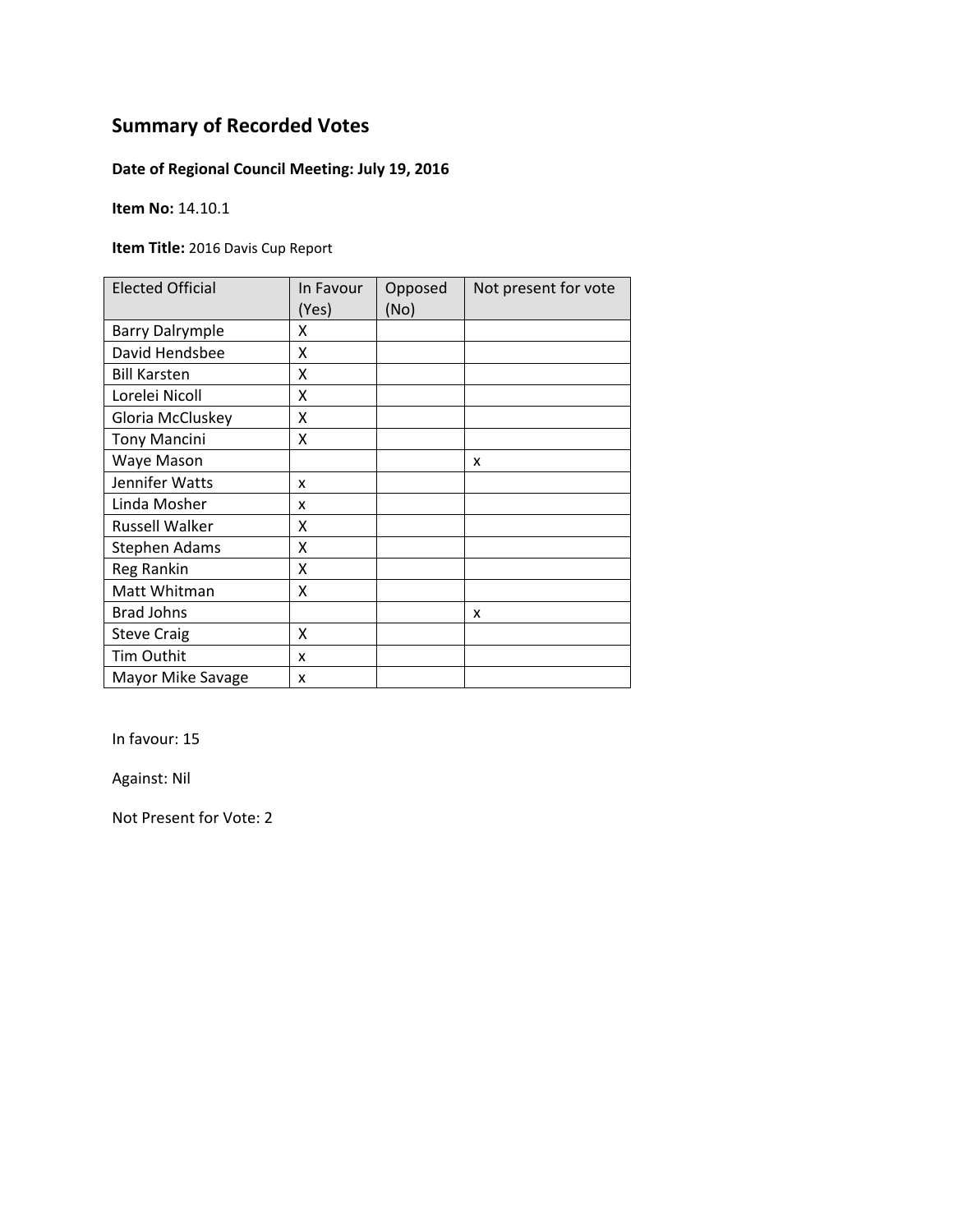### **Date of Regional Council Meeting: July 19, 2016**

**Item No:** 14.11.1

**Item Title:** Request a Staff report on developing a new recreation field in North Preston

| <b>Elected Official</b> | In Favour<br>(Yes) | Opposed<br>(No) | Not present for vote |
|-------------------------|--------------------|-----------------|----------------------|
| <b>Barry Dalrymple</b>  | x                  |                 |                      |
| David Hendsbee          | χ                  |                 |                      |
| <b>Bill Karsten</b>     | χ                  |                 |                      |
| Lorelei Nicoll          | Χ                  |                 |                      |
| Gloria McCluskey        | Χ                  |                 |                      |
| <b>Tony Mancini</b>     | Χ                  |                 |                      |
| Waye Mason              |                    |                 | X                    |
| Jennifer Watts          | x                  |                 |                      |
| Linda Mosher            | x                  |                 |                      |
| Russell Walker          | χ                  |                 |                      |
| Stephen Adams           | χ                  |                 |                      |
| Reg Rankin              | X                  |                 |                      |
| Matt Whitman            | Χ                  |                 |                      |
| <b>Brad Johns</b>       | x                  |                 |                      |
| <b>Steve Craig</b>      | Χ                  |                 |                      |
| Tim Outhit              | x                  |                 |                      |
| Mayor Mike Savage       | x                  |                 |                      |

In favour: 16

Against: Nil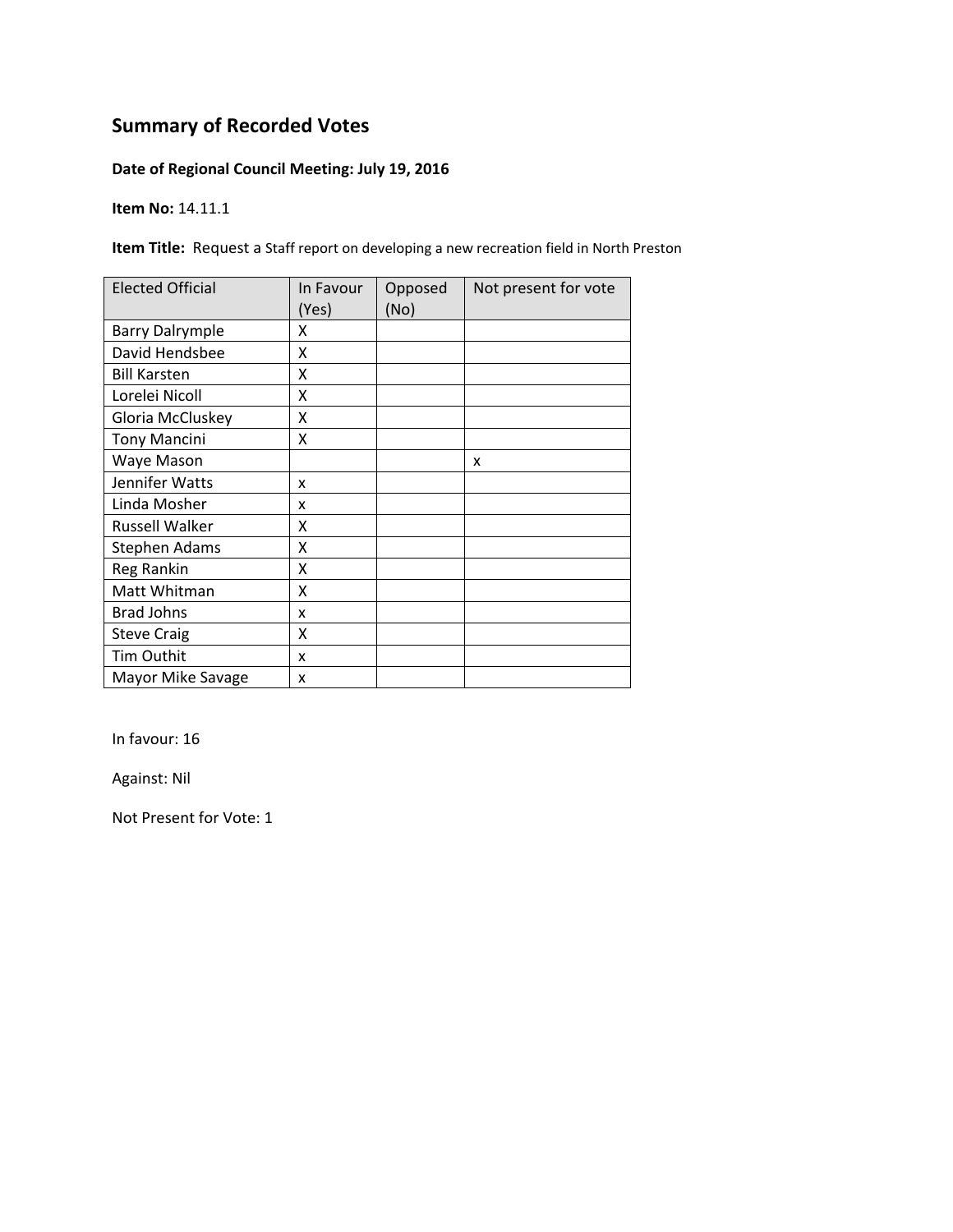### **Date of Regional Council Meeting: July 19, 2016**

**Item No:** 16.2.1

**Item Title:** Citizen Appointment to Active Transportation Advisory Committee *– Private and Confidential Report* Motion in Public Session

| <b>Elected Official</b> | In Favour<br>(Yes) | Opposed<br>(No) | Not present for vote |
|-------------------------|--------------------|-----------------|----------------------|
| <b>Barry Dalrymple</b>  | x                  |                 |                      |
| David Hendsbee          | X                  |                 |                      |
| <b>Bill Karsten</b>     | Χ                  |                 |                      |
| Lorelei Nicoll          | Χ                  |                 |                      |
| Gloria McCluskey        | Χ                  |                 |                      |
| <b>Tony Mancini</b>     | Χ                  |                 |                      |
| Waye Mason              |                    |                 | x                    |
| Jennifer Watts          | x                  |                 |                      |
| Linda Mosher            | x                  |                 |                      |
| <b>Russell Walker</b>   | x                  |                 |                      |
| <b>Stephen Adams</b>    | x                  |                 |                      |
| Reg Rankin              | Χ                  |                 |                      |
| Matt Whitman            | χ                  |                 |                      |
| <b>Brad Johns</b>       | x                  |                 |                      |
| <b>Steve Craig</b>      | X                  |                 |                      |
| Tim Outhit              | x                  |                 |                      |
| Mayor Mike Savage       | x                  |                 |                      |

In favour: 16

Against: Nil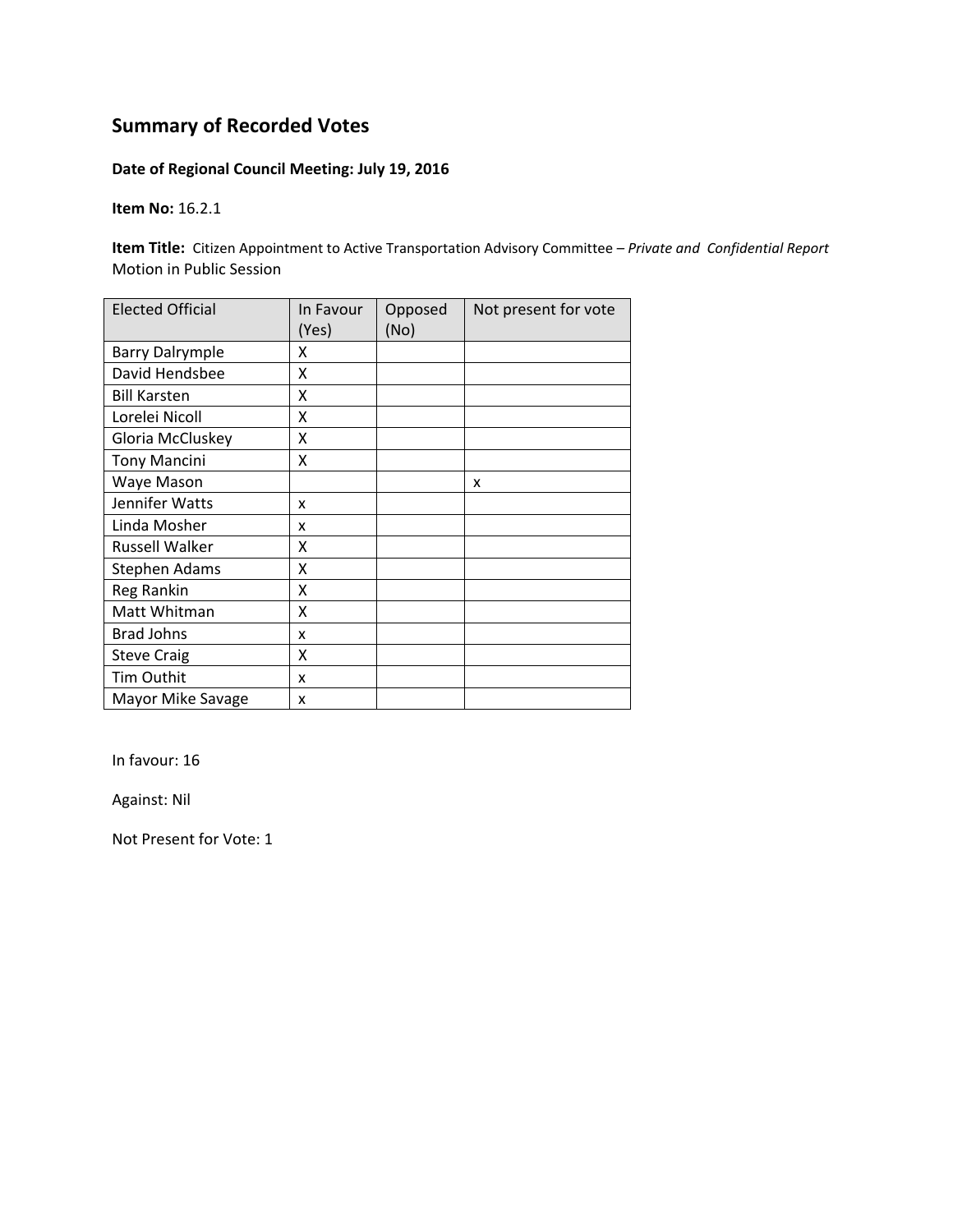### **Date of Regional Council Meeting: July 19, 2016**

**Item No:** 16.3.1

**Item Title:** Ratification of In Camera Motion ‐ Materials Recovery Facility Storage Expansion – *Private and Confidential Report*

| <b>Elected Official</b> | In Favour<br>(Yes) | Opposed<br>(No) | Not present for vote |
|-------------------------|--------------------|-----------------|----------------------|
| <b>Barry Dalrymple</b>  | x                  |                 |                      |
| David Hendsbee          | x                  |                 |                      |
| <b>Bill Karsten</b>     | X                  |                 |                      |
| Lorelei Nicoll          | X                  |                 |                      |
| Gloria McCluskey        | X                  |                 |                      |
| <b>Tony Mancini</b>     | X                  |                 |                      |
| Waye Mason              |                    |                 | x                    |
| Jennifer Watts          | x                  |                 |                      |
| Linda Mosher            | x                  |                 |                      |
| <b>Russell Walker</b>   | x                  |                 |                      |
| Stephen Adams           |                    | x               |                      |
| Reg Rankin              |                    | x               |                      |
| Matt Whitman            | x                  |                 |                      |
| <b>Brad Johns</b>       |                    |                 | x                    |
| <b>Steve Craig</b>      | X                  |                 |                      |
| Tim Outhit              | x                  |                 |                      |
| Mayor Mike Savage       | x                  |                 |                      |

In favour: 13

Against: 2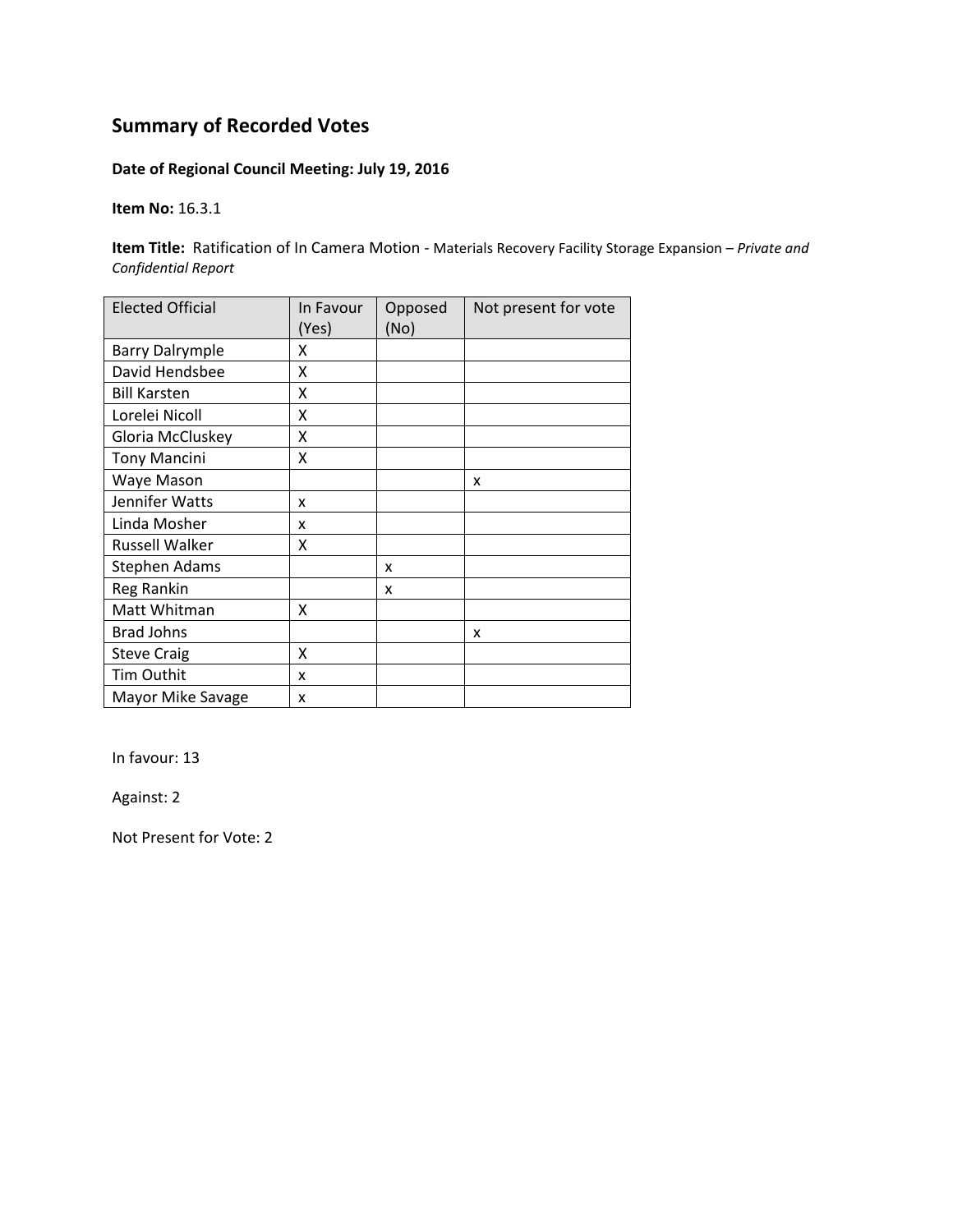### **Date of Regional Council Meeting: July 19, 2016**

**Item No:** 16.4.1

**Item Title:** Ratification of In Camera Motion - Property Acquisition - 145 Main Street, Dartmouth, Nova Scotia – *Private and Confidential Report*

| <b>Elected Official</b> | In Favour<br>(Yes) | Opposed<br>(No) | Not present for vote |
|-------------------------|--------------------|-----------------|----------------------|
| <b>Barry Dalrymple</b>  | x                  |                 |                      |
| David Hendsbee          | X                  |                 |                      |
| <b>Bill Karsten</b>     | X                  |                 |                      |
| Lorelei Nicoll          | X                  |                 |                      |
| Gloria McCluskey        | X                  |                 |                      |
| <b>Tony Mancini</b>     | X                  |                 |                      |
| Waye Mason              |                    |                 | X                    |
| Jennifer Watts          | x                  |                 |                      |
| Linda Mosher            | x                  |                 |                      |
| Russell Walker          | X                  |                 |                      |
| Stephen Adams           | X                  |                 |                      |
| Reg Rankin              | x                  |                 |                      |
| Matt Whitman            | X                  |                 |                      |
| <b>Brad Johns</b>       |                    |                 | x                    |
| <b>Steve Craig</b>      | X                  |                 |                      |
| Tim Outhit              | x                  |                 |                      |
| Mayor Mike Savage       | x                  |                 |                      |

In favour: 15

Against: Nil